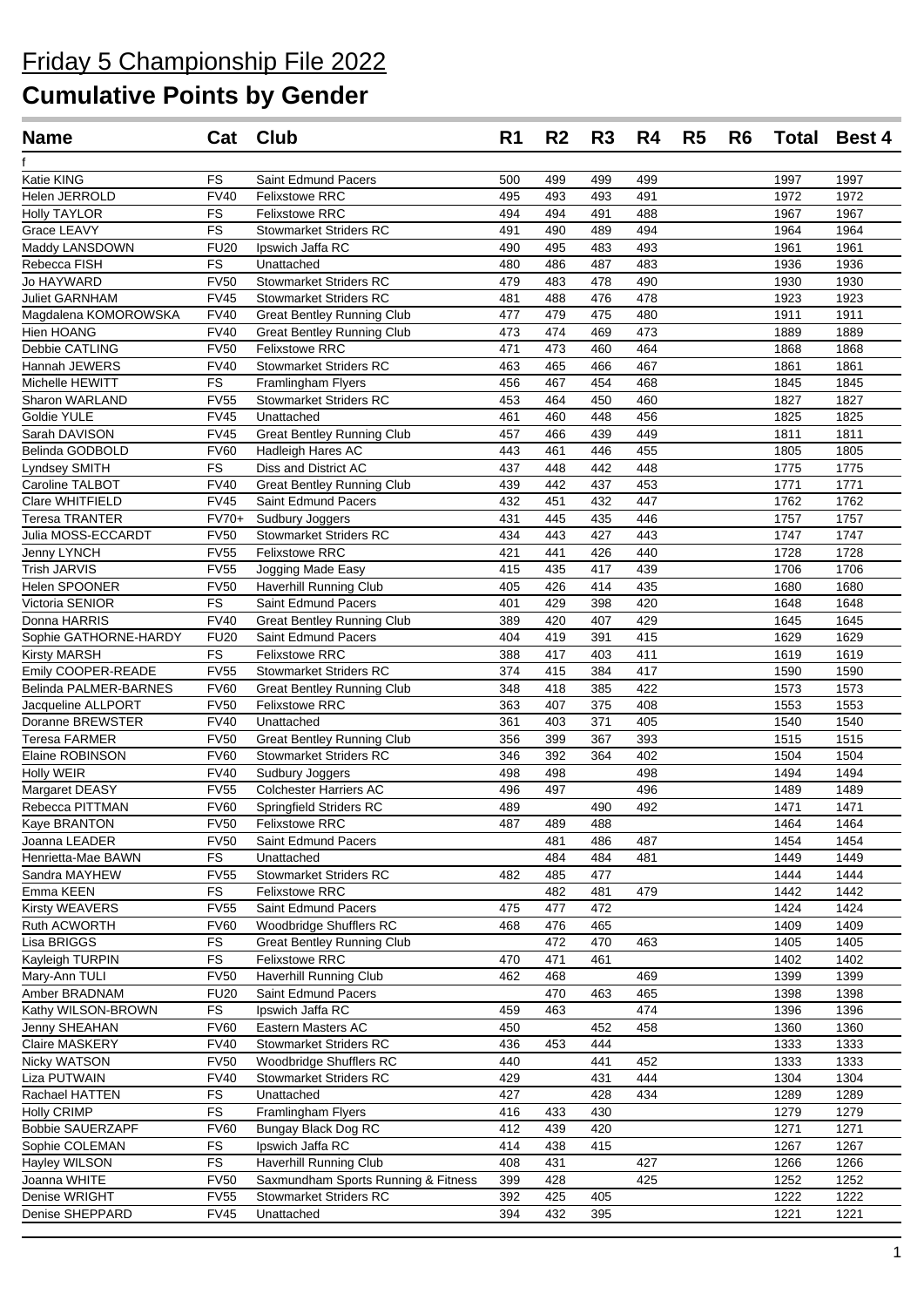| <b>Name</b>                       | Cat               | Club                                        | R <sub>1</sub> | R <sub>2</sub> | R <sub>3</sub> | R4  | R <sub>5</sub> | R <sub>6</sub> | <b>Total</b> | Best 4     |
|-----------------------------------|-------------------|---------------------------------------------|----------------|----------------|----------------|-----|----------------|----------------|--------------|------------|
| Mandy GODBOLD                     | <b>FV50</b>       | Ipswich Harriers                            | 385            | 421            | 399            |     |                |                | 1205         | 1205       |
| Veronica LEWIS                    | <b>FV45</b>       | <b>Haverhill Running Club</b>               |                | 412            | 381            | 409 |                |                | 1202         | 1202       |
| Amanda CHILDS                     | <b>FV50</b>       | Ipswich Jaffa RC                            | 373            | 414            | 392            |     |                |                | 1179         | 1179       |
| Heidi KNIGHT                      | <b>FV45</b>       | Capel Cheetahs                              | 360            | 401            | 378            |     |                |                | 1139         | 1139       |
| Simone SUTHERLAND                 | <b>FV65</b>       | <b>Framlingham Flyers</b>                   | 350            | 398            | 361            |     |                |                | 1109         | 1109       |
| Tina CHURCH                       | <b>FV50</b>       | Saxmundham Sports Running & Fitness         | 349            |                | 360            | 399 |                |                | 1108         | 1108       |
| <b>Claire RUSH</b>                | <b>FV40</b>       | <b>Kesgrave Kruisers</b>                    | 345            | 397            | 365            |     |                |                | 1107         | 1107       |
| Maddie JORDAN-LEE                 | <b>FU20</b>       | <b>Stowmarket Striders RC</b>               |                | 500            |                | 500 |                |                | 1000         | 1000       |
| Anna KEEBLE                       | FS                | Ipswich Jaffa RC                            | 492            |                | 495            |     |                |                | 987          | 987        |
| Sian KINGSTON                     | <b>FV40</b>       | Unattached                                  | 486            |                | 492            |     |                |                | 978          | 978        |
| Emma MORTIMER                     | FS                | Ipswich Phoenix Running Club                |                | 491            |                | 484 |                |                | 975          | 975        |
| Sam SPENCER                       | FS                | Ipswich Jaffa RC                            | 483            | 487            |                |     |                |                | 970          | 970        |
| Sandy PAGE                        | <b>FV45</b>       | <b>Kesgrave Kruisers</b>                    |                |                | 479            | 486 |                |                | 965          | 965        |
| Helen ARIYO                       | <b>FV40</b>       | Kesgrave Kruisers                           | 484            | 480            |                |     |                |                | 964          | 964        |
| Sandra WEBB                       | <b>FV50</b>       | Saint Edmund Pacers                         |                | 478            | 480            |     |                |                | 958          | 958        |
| Mary NAREY                        | <b>FV50</b>       | <b>Stowmarket Striders RC</b>               |                |                | 473            | 482 |                |                | 955          | 955        |
| Jenny MORGAN                      | <b>FV65</b>       | Saint Edmund Pacers                         |                |                | 474            | 477 |                |                | 951          | 951        |
| Jasmine BILNER                    | <b>FU20</b>       | Ipswich Jaffa RC                            | 474            |                |                | 476 |                |                | 950          | 950        |
| Kirsty BROOKFIELD                 | FS                | Woodbridge Shufflers RC                     | 478            |                | 471            |     |                |                | 949          | 949        |
| Julie BRANCH                      | <b>FV50</b>       | Unattached                                  |                | 475            |                | 470 |                |                | 945          | 945        |
| Helen FINDLEY                     | <b>FV40</b>       | <b>Kesgrave Kruisers</b>                    | 476            |                | 464            |     |                |                | 940          | 940        |
| Rachel TERRY                      | <b>FV50</b>       | <b>Stowmarket Striders RC</b>               |                |                | 468            | 471 |                |                | 939          | 939        |
| Lynsey WARREN                     | FS                | Unattached                                  |                | 462            | 455            |     |                |                | 917          | 917        |
| Lydia SIMMONS                     | FS                | Saint Edmund Pacers                         |                |                | 456            | 461 |                |                | 917          | 917        |
| Kathy BISHOP                      | <b>FV55</b>       | <b>Great Bentley Running Club</b>           | 447            | 469            |                |     |                |                | 916          | 916        |
| Victoria ORFORD                   | <b>FV45</b>       | Framlingham Flyers                          | 455            |                | 458            |     |                |                | 913          | 913        |
| Nicole SISSON                     | FS                | Haverhill Running Club                      |                | 456            |                | 450 |                |                | 906          | 906        |
| <b>Emily ROGERS</b>               | <b>FS</b>         | <b>Stowmarket Striders RC</b>               |                | 449            | 451            |     |                |                | 900          | 900        |
| Karen DEASY                       | <b>FV40</b>       | Unattached                                  |                | 457            | 438            |     |                |                | 895          | 895        |
| Wendy KELLETT                     | <b>FV50</b>       | Ipswich Jaffa RC                            | 446            |                | 443            |     |                |                | 889          | 889        |
| Sil CLAY                          | <b>FV55</b>       | Haverhill Running Club                      |                | 444            |                | 445 |                |                | 889          | 889        |
| Cheryl TRUNDLE                    | <b>FV65</b>       | Haverhill Running Club                      |                | 446            |                | 442 |                |                | 888          | 888        |
| <b>Beryl LANSDOWN</b>             | <b>FV50</b>       | Ipswich Jaffa RC                            | 454            |                |                | 432 |                |                | 886          | 886        |
| Lorna WEBBER                      | <b>FS</b>         | Capel Cheetahs                              |                |                | 433            | 451 |                |                | 884          | 884        |
| Emma HARWOOD                      | <b>FV50</b>       | <b>Framlingham Flyers</b>                   | 438            |                | 445            |     |                |                | 883          | 883        |
| Sarah VICK                        | <b>FV50</b>       | Saxmundham Sports Running & Fitness         | 430            | 447            |                |     |                |                | 877          | 877        |
| Aimee MCLACHLAN                   | <b>FV50</b>       | Woodbridge Shufflers RC                     | 465            |                | 411            |     |                |                | 876          | 876        |
| Ruth COWLIN                       | <b>FV55</b>       | <b>Sudbury Joggers</b>                      | 424            | 452            |                |     |                |                | 876          | 876        |
| <b>Christine MARSH</b>            | <b>FV65</b>       | <b>Stowmarket Striders RC</b>               | 433            |                | 429            |     |                |                | 862          | 862        |
| Laura BROWN                       | $\overline{FS}$   | Stowmarket Striders RC                      | 420            |                |                | 441 |                |                | 861          | 861        |
| Claire STEELE                     | <b>FV45</b>       | Unattached                                  |                | 430            |                | 424 |                |                | 854          | 854        |
| Tasha SALMON                      | <b>FV40</b>       | Unattached                                  |                | 437            | 416            |     |                |                | 853          | 853        |
| Louise RAMSAY                     | <b>FV50</b>       | Ipswich Jaffa RC                            | 428            |                | 424            |     |                |                | 852          | 852        |
| Fiona SMITH                       | <b>FV50</b>       | Unattached                                  | 425            |                | 422            |     |                |                | 847          | 847        |
| Keeley WHITE                      | <b>FS</b>         | Haverhill Running Club                      | 409            | 436            |                |     |                |                | 845          | 845        |
| Jackie CUNINGHAME                 | <b>FV65</b>       | <b>Stowmarket Striders RC</b>               |                | 424            | 421            | 416 |                |                | 840          | 840        |
| Alison MYLES                      | <b>FV50</b>       | Unattached                                  | 417            |                |                |     |                |                | 838          | 838        |
| Clair NAGORSKI                    | FS<br><b>FV40</b> | <b>Haverhill Running Club</b><br>Unattached | 407            | 423            |                |     |                |                | 830          | 830        |
| Elizabeth COBBOLD                 | <b>FV50</b>       |                                             | 411            | 405            | 413            | 410 |                |                | 824<br>815   | 824<br>815 |
| Kate WARBOYS<br>Rebecca ELLUL     | FS                | Newmarket Joggers<br>Felixstowe RRC         | 410            |                | 404            |     |                |                | 814          | 814        |
| Nicola ALEXANDER                  | <b>FS</b>         | Unattached                                  | 403            |                | 409            |     |                |                | 812          | 812        |
| Kathryn GERRY                     | <b>FV50</b>       | Woodbridge Shufflers RC                     | 400            |                | 410            |     |                |                | 810          | 810        |
| Janice HOLMES                     | <b>FV55</b>       | Newmarket Joggers                           |                | 406            |                | 404 |                |                | 810          | 810        |
| Claire BUTCHER                    | <b>FV40</b>       | Felixstowe RRC                              |                | 402            |                | 406 |                |                | 808          | 808        |
| Jackie COLLINS                    | <b>FV55</b>       | Felixstowe RRC                              |                | 411            | 393            |     |                |                | 804          | 804        |
|                                   | <b>FS</b>         |                                             |                |                |                | 412 |                |                | 799          |            |
| Annabel BROWN<br>Lois MICKLEBURGH | <b>FV45</b>       | Ipswich Jaffa RC<br>Unattached              | 387<br>398     |                | 400            |     |                |                | 798          | 799<br>798 |
| Julie HOCKEN                      | <b>FV55</b>       | Jogging Made Easy                           | 378            | 413            |                |     |                |                | 791          | 791        |
| Caroline MCINTOSH                 | <b>FV65</b>       | Newmarket Joggers                           |                | 393            |                | 398 |                |                | 791          | 791        |
| Rachel STONE                      | <b>FV45</b>       | Unattached                                  | 382            |                | 408            |     |                |                | 790          | 790        |
| Jo WHELAN                         | <b>FV60</b>       | Felixstowe RRC                              |                | 409            | 380            |     |                |                | 789          | 789        |
| Olivia CATLEY                     | <b>FU20</b>       | <b>Kesgrave Kruisers</b>                    | 372            |                |                | 407 |                |                | 779          | 779        |
|                                   |                   |                                             |                |                |                |     |                |                |              |            |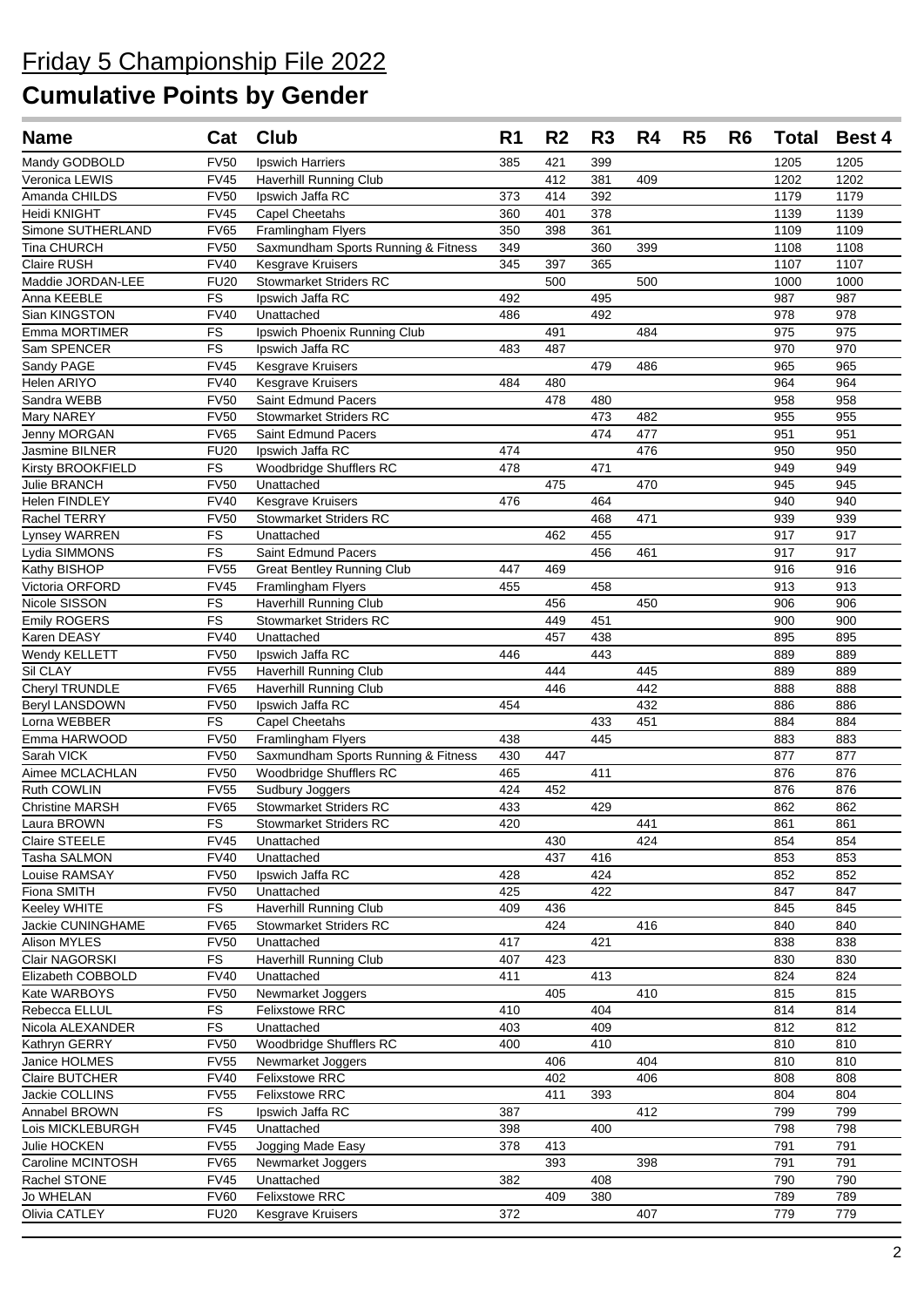| Kelly WADE<br><b>FV40</b><br>Ipswich Jaffa RC<br>379<br>394<br>773<br>773<br>FS<br>772<br>366<br>406<br>772<br>Unattached<br>387<br>762<br><b>FV65</b><br>Framlingham Flyers<br>375<br>762<br>Jane MATHIAS<br><b>FV45</b><br>Unattached<br>396<br>366<br>762<br>762<br><b>Harriet ATHERTON</b><br>FS<br>Unattached<br>395<br>362<br>757<br>757<br><b>FV60</b><br>390<br>359<br>749<br>749<br>Susannah ROSENBERG<br>Ipswich Triathlon Club<br>747<br>Claire ROOKE<br><b>FV45</b><br>352<br>395<br>747<br>Sudbury Joggers<br>746<br>Agnieszka ANDRZEJAK<br><b>FV40</b><br>Unattached<br>391<br>355<br>746<br>Karen AUSTIN<br><b>FV55</b><br>351<br>394<br>745<br>Unattached<br>745<br><b>FV40</b><br>745<br>Suzi SAUNDERS<br>Unattached<br>369<br>745<br>376<br><b>FV40</b><br>355<br>727<br>Danielle ADAMS<br>Unattached<br>372<br>727<br>357<br>370<br>727<br>727<br>Maureen WRIGHT<br>FV70+<br>Ipswich Jaffa RC<br>713<br>Tania PATERSON<br><b>FV60</b><br>339<br>374<br>713<br>Unattached<br>707<br>Nicki WALKER<br><b>FV50</b><br>344<br>363<br>707<br>Unattached<br>Liz HICKS<br><b>FV50</b><br>342<br>358<br>700<br>Unattached<br>700<br>Helen SAAGI<br><b>FV55</b><br>343<br>357<br>700<br><b>Rushmere Community Runners</b><br>700<br><b>FS</b><br>354<br>Vicki ALLISON<br>Unattached<br>336<br>690<br>690<br>Laura THOMAS<br>FS<br>500<br>500<br>Ipswich Jaffa RC<br>500<br>Jess GOODERHAM<br>FS<br>499<br>499<br>499<br>Saint Edmund Pacers<br>Claire JACOBS<br><b>FS</b><br>Hadleigh Hares AC<br>498<br>498<br>498<br><b>FV45</b><br>497<br>Alice HEATHER - HAYES<br><b>Ipswich Harriers</b><br>497<br>497<br>FS<br>497<br>497<br>497<br>Katie AUSTIN<br>Ipswich Jaffa RC<br>Cath JEFFERY<br><b>FV40</b><br><b>Saint Edmund Pacers</b><br>497<br>497<br>497<br><b>FV40</b><br>496<br><b>Ellie CUMNER</b><br><b>Colchester Harriers AC</b><br>496<br>496<br>Carys DURIE<br><b>FS</b><br>496<br>Unattached<br>496<br>496<br>Rachael LAURANCE<br><b>FV40</b><br>Ipswich Jaffa RC<br>495<br>495<br>495<br><b>FV45</b><br>Saint Edmund Pacers<br>Zohra ARMITAGE<br>494<br>494<br>494<br><b>FS</b><br><b>Felixstowe RRC</b><br>493<br>493<br>493<br><b>Collette GREEN</b><br><b>FV40</b><br>Unattached<br>492<br>492<br>492<br><b>FV55</b><br>489<br>489<br>489<br>Sandy THOROGOOD<br>Unattached<br>Sam LINASSI<br><b>FV45</b><br><b>Felixstowe RRC</b><br>488<br>488<br>488<br>Gemma SHEPPARD<br><b>FV40</b><br>Unattached<br>485<br>485<br>485<br><b>FV40</b><br>485<br>485<br>485<br>Amy PLUMBLY<br><b>Ipswich Harriers</b><br><b>FV45</b><br>485<br>485<br>485<br>Sally-Ann BOWEN<br>Sudbury Joggers<br><b>FV40</b><br>Woodbridge Shufflers RC<br>482<br>482<br>482<br>Rosie DENNY<br>Isabel HOLLANDS<br><b>FU20</b><br>Unattached<br>475<br>475<br>475<br>Sandra ROBERTS<br><b>FV60</b><br>Ipswich Jaffa RC<br>472<br>472<br>472<br><b>FS</b><br>Saint Edmund Pacers<br>Lara POCOCK<br>472<br>472<br>472<br><b>FV55</b><br>Jackie HANN<br>Sudbury Joggers<br>469<br>469<br>469<br>467<br>Gemma MOSS<br>FV45 Ipswich Jaffa RC<br>467<br>467<br>467<br>Lucy BEALES<br>FS<br>Woodbridge Shufflers RC<br>467<br>467<br>Marion PARKER<br><b>FV55</b><br>Felixstowe RRC<br>466<br>466<br>466<br>Katy BURGIN<br><b>FS</b><br>Unattached<br>466<br>466<br>466<br><b>FV45</b><br>Unattached<br>464<br>Carissa WYATT<br>464<br>464<br><b>Bev SHORTLEY</b><br><b>Great Bentley Running Club</b><br>462<br>462<br><b>FV55</b><br>462<br>FS<br>Chloe STUTELEY<br>Saint Edmund Pacers<br>462<br>462<br>462<br>Catherine BERESFORD<br><b>FV50</b><br><b>Rushmere Community Runners</b><br>460<br>460<br>460<br>Margaret LIFFEN<br>FS<br>Unattached<br>459<br>459<br>459<br><b>FS</b><br>459<br><b>Great Bentley Running Club</b><br>459<br>459<br><b>FV50</b><br>Unattached<br>459<br>459<br>459<br>458<br>Jackie WASTELL<br><b>FV60</b><br>London Heathside<br>458<br>458<br><b>FV40</b><br><b>Felixstowe RRC</b><br>458<br>458<br>Joanne HARPER<br>458<br>Sarah MAIDMENT<br><b>FV45</b><br>457<br>Framlingham Flyers<br>457<br>457<br>Unattached<br>457<br><b>FV45</b><br>457<br>457<br><b>FV55</b><br>Unattached<br>455<br>455<br>455<br>FS<br>454<br>454<br>454<br>Unattached<br><b>FV40</b><br>454<br>454<br>Sudbury Joggers<br>454<br>FS<br>Ipswich Jaffa RC<br>453<br>453<br>453<br>Sandra BUMPHREY<br>Capel Cheetahs<br>452<br><b>FV50</b><br>452<br>452<br><b>FS</b><br><b>Felixstowe RRC</b><br>451<br>451<br>451<br><b>FV50</b><br>Haverhill Running Club<br><b>Tracy QUARRELL</b><br>450<br>450<br>450<br>Annabel HENSON<br><b>FU20</b><br>Saint Edmund Pacers<br>449<br>449<br>449<br><b>FS</b><br>449<br>449<br>449<br>Lydia KIRK<br>Framlingham Flyers | <b>Name</b>        | Cat | <b>Club</b> | R <sub>1</sub> | R <sub>2</sub> | R <sub>3</sub> | R4 | R <sub>5</sub> | R <sub>6</sub> | <b>Total</b> | <b>Best 4</b> |
|-----------------------------------------------------------------------------------------------------------------------------------------------------------------------------------------------------------------------------------------------------------------------------------------------------------------------------------------------------------------------------------------------------------------------------------------------------------------------------------------------------------------------------------------------------------------------------------------------------------------------------------------------------------------------------------------------------------------------------------------------------------------------------------------------------------------------------------------------------------------------------------------------------------------------------------------------------------------------------------------------------------------------------------------------------------------------------------------------------------------------------------------------------------------------------------------------------------------------------------------------------------------------------------------------------------------------------------------------------------------------------------------------------------------------------------------------------------------------------------------------------------------------------------------------------------------------------------------------------------------------------------------------------------------------------------------------------------------------------------------------------------------------------------------------------------------------------------------------------------------------------------------------------------------------------------------------------------------------------------------------------------------------------------------------------------------------------------------------------------------------------------------------------------------------------------------------------------------------------------------------------------------------------------------------------------------------------------------------------------------------------------------------------------------------------------------------------------------------------------------------------------------------------------------------------------------------------------------------------------------------------------------------------------------------------------------------------------------------------------------------------------------------------------------------------------------------------------------------------------------------------------------------------------------------------------------------------------------------------------------------------------------------------------------------------------------------------------------------------------------------------------------------------------------------------------------------------------------------------------------------------------------------------------------------------------------------------------------------------------------------------------------------------------------------------------------------------------------------------------------------------------------------------------------------------------------------------------------------------------------------------------------------------------------------------------------------------------------------------------------------------------------------------------------------------------------------------------------------------------------------------------------------------------------------------------------------------------------------------------------------------------------------------------------------------------------------------------------------------------------------------------------------------------------------------------------------------------------------------------------------------------------------------------------------------------------------------------------------------------------------------------------------------------------------------------------------------------------------------------------------------------------------------------------------------------------------------------------------------------------------------------------------------------------|--------------------|-----|-------------|----------------|----------------|----------------|----|----------------|----------------|--------------|---------------|
|                                                                                                                                                                                                                                                                                                                                                                                                                                                                                                                                                                                                                                                                                                                                                                                                                                                                                                                                                                                                                                                                                                                                                                                                                                                                                                                                                                                                                                                                                                                                                                                                                                                                                                                                                                                                                                                                                                                                                                                                                                                                                                                                                                                                                                                                                                                                                                                                                                                                                                                                                                                                                                                                                                                                                                                                                                                                                                                                                                                                                                                                                                                                                                                                                                                                                                                                                                                                                                                                                                                                                                                                                                                                                                                                                                                                                                                                                                                                                                                                                                                                                                                                                                                                                                                                                                                                                                                                                                                                                                                                                                                                                                                                 |                    |     |             |                |                |                |    |                |                |              |               |
|                                                                                                                                                                                                                                                                                                                                                                                                                                                                                                                                                                                                                                                                                                                                                                                                                                                                                                                                                                                                                                                                                                                                                                                                                                                                                                                                                                                                                                                                                                                                                                                                                                                                                                                                                                                                                                                                                                                                                                                                                                                                                                                                                                                                                                                                                                                                                                                                                                                                                                                                                                                                                                                                                                                                                                                                                                                                                                                                                                                                                                                                                                                                                                                                                                                                                                                                                                                                                                                                                                                                                                                                                                                                                                                                                                                                                                                                                                                                                                                                                                                                                                                                                                                                                                                                                                                                                                                                                                                                                                                                                                                                                                                                 | Georgia HUMPHREYS  |     |             |                |                |                |    |                |                |              |               |
|                                                                                                                                                                                                                                                                                                                                                                                                                                                                                                                                                                                                                                                                                                                                                                                                                                                                                                                                                                                                                                                                                                                                                                                                                                                                                                                                                                                                                                                                                                                                                                                                                                                                                                                                                                                                                                                                                                                                                                                                                                                                                                                                                                                                                                                                                                                                                                                                                                                                                                                                                                                                                                                                                                                                                                                                                                                                                                                                                                                                                                                                                                                                                                                                                                                                                                                                                                                                                                                                                                                                                                                                                                                                                                                                                                                                                                                                                                                                                                                                                                                                                                                                                                                                                                                                                                                                                                                                                                                                                                                                                                                                                                                                 | Vivienne TAYLOR    |     |             |                |                |                |    |                |                |              |               |
|                                                                                                                                                                                                                                                                                                                                                                                                                                                                                                                                                                                                                                                                                                                                                                                                                                                                                                                                                                                                                                                                                                                                                                                                                                                                                                                                                                                                                                                                                                                                                                                                                                                                                                                                                                                                                                                                                                                                                                                                                                                                                                                                                                                                                                                                                                                                                                                                                                                                                                                                                                                                                                                                                                                                                                                                                                                                                                                                                                                                                                                                                                                                                                                                                                                                                                                                                                                                                                                                                                                                                                                                                                                                                                                                                                                                                                                                                                                                                                                                                                                                                                                                                                                                                                                                                                                                                                                                                                                                                                                                                                                                                                                                 |                    |     |             |                |                |                |    |                |                |              |               |
|                                                                                                                                                                                                                                                                                                                                                                                                                                                                                                                                                                                                                                                                                                                                                                                                                                                                                                                                                                                                                                                                                                                                                                                                                                                                                                                                                                                                                                                                                                                                                                                                                                                                                                                                                                                                                                                                                                                                                                                                                                                                                                                                                                                                                                                                                                                                                                                                                                                                                                                                                                                                                                                                                                                                                                                                                                                                                                                                                                                                                                                                                                                                                                                                                                                                                                                                                                                                                                                                                                                                                                                                                                                                                                                                                                                                                                                                                                                                                                                                                                                                                                                                                                                                                                                                                                                                                                                                                                                                                                                                                                                                                                                                 |                    |     |             |                |                |                |    |                |                |              |               |
|                                                                                                                                                                                                                                                                                                                                                                                                                                                                                                                                                                                                                                                                                                                                                                                                                                                                                                                                                                                                                                                                                                                                                                                                                                                                                                                                                                                                                                                                                                                                                                                                                                                                                                                                                                                                                                                                                                                                                                                                                                                                                                                                                                                                                                                                                                                                                                                                                                                                                                                                                                                                                                                                                                                                                                                                                                                                                                                                                                                                                                                                                                                                                                                                                                                                                                                                                                                                                                                                                                                                                                                                                                                                                                                                                                                                                                                                                                                                                                                                                                                                                                                                                                                                                                                                                                                                                                                                                                                                                                                                                                                                                                                                 |                    |     |             |                |                |                |    |                |                |              |               |
|                                                                                                                                                                                                                                                                                                                                                                                                                                                                                                                                                                                                                                                                                                                                                                                                                                                                                                                                                                                                                                                                                                                                                                                                                                                                                                                                                                                                                                                                                                                                                                                                                                                                                                                                                                                                                                                                                                                                                                                                                                                                                                                                                                                                                                                                                                                                                                                                                                                                                                                                                                                                                                                                                                                                                                                                                                                                                                                                                                                                                                                                                                                                                                                                                                                                                                                                                                                                                                                                                                                                                                                                                                                                                                                                                                                                                                                                                                                                                                                                                                                                                                                                                                                                                                                                                                                                                                                                                                                                                                                                                                                                                                                                 |                    |     |             |                |                |                |    |                |                |              |               |
|                                                                                                                                                                                                                                                                                                                                                                                                                                                                                                                                                                                                                                                                                                                                                                                                                                                                                                                                                                                                                                                                                                                                                                                                                                                                                                                                                                                                                                                                                                                                                                                                                                                                                                                                                                                                                                                                                                                                                                                                                                                                                                                                                                                                                                                                                                                                                                                                                                                                                                                                                                                                                                                                                                                                                                                                                                                                                                                                                                                                                                                                                                                                                                                                                                                                                                                                                                                                                                                                                                                                                                                                                                                                                                                                                                                                                                                                                                                                                                                                                                                                                                                                                                                                                                                                                                                                                                                                                                                                                                                                                                                                                                                                 |                    |     |             |                |                |                |    |                |                |              |               |
|                                                                                                                                                                                                                                                                                                                                                                                                                                                                                                                                                                                                                                                                                                                                                                                                                                                                                                                                                                                                                                                                                                                                                                                                                                                                                                                                                                                                                                                                                                                                                                                                                                                                                                                                                                                                                                                                                                                                                                                                                                                                                                                                                                                                                                                                                                                                                                                                                                                                                                                                                                                                                                                                                                                                                                                                                                                                                                                                                                                                                                                                                                                                                                                                                                                                                                                                                                                                                                                                                                                                                                                                                                                                                                                                                                                                                                                                                                                                                                                                                                                                                                                                                                                                                                                                                                                                                                                                                                                                                                                                                                                                                                                                 |                    |     |             |                |                |                |    |                |                |              |               |
|                                                                                                                                                                                                                                                                                                                                                                                                                                                                                                                                                                                                                                                                                                                                                                                                                                                                                                                                                                                                                                                                                                                                                                                                                                                                                                                                                                                                                                                                                                                                                                                                                                                                                                                                                                                                                                                                                                                                                                                                                                                                                                                                                                                                                                                                                                                                                                                                                                                                                                                                                                                                                                                                                                                                                                                                                                                                                                                                                                                                                                                                                                                                                                                                                                                                                                                                                                                                                                                                                                                                                                                                                                                                                                                                                                                                                                                                                                                                                                                                                                                                                                                                                                                                                                                                                                                                                                                                                                                                                                                                                                                                                                                                 |                    |     |             |                |                |                |    |                |                |              |               |
|                                                                                                                                                                                                                                                                                                                                                                                                                                                                                                                                                                                                                                                                                                                                                                                                                                                                                                                                                                                                                                                                                                                                                                                                                                                                                                                                                                                                                                                                                                                                                                                                                                                                                                                                                                                                                                                                                                                                                                                                                                                                                                                                                                                                                                                                                                                                                                                                                                                                                                                                                                                                                                                                                                                                                                                                                                                                                                                                                                                                                                                                                                                                                                                                                                                                                                                                                                                                                                                                                                                                                                                                                                                                                                                                                                                                                                                                                                                                                                                                                                                                                                                                                                                                                                                                                                                                                                                                                                                                                                                                                                                                                                                                 |                    |     |             |                |                |                |    |                |                |              |               |
|                                                                                                                                                                                                                                                                                                                                                                                                                                                                                                                                                                                                                                                                                                                                                                                                                                                                                                                                                                                                                                                                                                                                                                                                                                                                                                                                                                                                                                                                                                                                                                                                                                                                                                                                                                                                                                                                                                                                                                                                                                                                                                                                                                                                                                                                                                                                                                                                                                                                                                                                                                                                                                                                                                                                                                                                                                                                                                                                                                                                                                                                                                                                                                                                                                                                                                                                                                                                                                                                                                                                                                                                                                                                                                                                                                                                                                                                                                                                                                                                                                                                                                                                                                                                                                                                                                                                                                                                                                                                                                                                                                                                                                                                 |                    |     |             |                |                |                |    |                |                |              |               |
|                                                                                                                                                                                                                                                                                                                                                                                                                                                                                                                                                                                                                                                                                                                                                                                                                                                                                                                                                                                                                                                                                                                                                                                                                                                                                                                                                                                                                                                                                                                                                                                                                                                                                                                                                                                                                                                                                                                                                                                                                                                                                                                                                                                                                                                                                                                                                                                                                                                                                                                                                                                                                                                                                                                                                                                                                                                                                                                                                                                                                                                                                                                                                                                                                                                                                                                                                                                                                                                                                                                                                                                                                                                                                                                                                                                                                                                                                                                                                                                                                                                                                                                                                                                                                                                                                                                                                                                                                                                                                                                                                                                                                                                                 |                    |     |             |                |                |                |    |                |                |              |               |
|                                                                                                                                                                                                                                                                                                                                                                                                                                                                                                                                                                                                                                                                                                                                                                                                                                                                                                                                                                                                                                                                                                                                                                                                                                                                                                                                                                                                                                                                                                                                                                                                                                                                                                                                                                                                                                                                                                                                                                                                                                                                                                                                                                                                                                                                                                                                                                                                                                                                                                                                                                                                                                                                                                                                                                                                                                                                                                                                                                                                                                                                                                                                                                                                                                                                                                                                                                                                                                                                                                                                                                                                                                                                                                                                                                                                                                                                                                                                                                                                                                                                                                                                                                                                                                                                                                                                                                                                                                                                                                                                                                                                                                                                 |                    |     |             |                |                |                |    |                |                |              |               |
|                                                                                                                                                                                                                                                                                                                                                                                                                                                                                                                                                                                                                                                                                                                                                                                                                                                                                                                                                                                                                                                                                                                                                                                                                                                                                                                                                                                                                                                                                                                                                                                                                                                                                                                                                                                                                                                                                                                                                                                                                                                                                                                                                                                                                                                                                                                                                                                                                                                                                                                                                                                                                                                                                                                                                                                                                                                                                                                                                                                                                                                                                                                                                                                                                                                                                                                                                                                                                                                                                                                                                                                                                                                                                                                                                                                                                                                                                                                                                                                                                                                                                                                                                                                                                                                                                                                                                                                                                                                                                                                                                                                                                                                                 |                    |     |             |                |                |                |    |                |                |              |               |
|                                                                                                                                                                                                                                                                                                                                                                                                                                                                                                                                                                                                                                                                                                                                                                                                                                                                                                                                                                                                                                                                                                                                                                                                                                                                                                                                                                                                                                                                                                                                                                                                                                                                                                                                                                                                                                                                                                                                                                                                                                                                                                                                                                                                                                                                                                                                                                                                                                                                                                                                                                                                                                                                                                                                                                                                                                                                                                                                                                                                                                                                                                                                                                                                                                                                                                                                                                                                                                                                                                                                                                                                                                                                                                                                                                                                                                                                                                                                                                                                                                                                                                                                                                                                                                                                                                                                                                                                                                                                                                                                                                                                                                                                 |                    |     |             |                |                |                |    |                |                |              |               |
|                                                                                                                                                                                                                                                                                                                                                                                                                                                                                                                                                                                                                                                                                                                                                                                                                                                                                                                                                                                                                                                                                                                                                                                                                                                                                                                                                                                                                                                                                                                                                                                                                                                                                                                                                                                                                                                                                                                                                                                                                                                                                                                                                                                                                                                                                                                                                                                                                                                                                                                                                                                                                                                                                                                                                                                                                                                                                                                                                                                                                                                                                                                                                                                                                                                                                                                                                                                                                                                                                                                                                                                                                                                                                                                                                                                                                                                                                                                                                                                                                                                                                                                                                                                                                                                                                                                                                                                                                                                                                                                                                                                                                                                                 |                    |     |             |                |                |                |    |                |                |              |               |
|                                                                                                                                                                                                                                                                                                                                                                                                                                                                                                                                                                                                                                                                                                                                                                                                                                                                                                                                                                                                                                                                                                                                                                                                                                                                                                                                                                                                                                                                                                                                                                                                                                                                                                                                                                                                                                                                                                                                                                                                                                                                                                                                                                                                                                                                                                                                                                                                                                                                                                                                                                                                                                                                                                                                                                                                                                                                                                                                                                                                                                                                                                                                                                                                                                                                                                                                                                                                                                                                                                                                                                                                                                                                                                                                                                                                                                                                                                                                                                                                                                                                                                                                                                                                                                                                                                                                                                                                                                                                                                                                                                                                                                                                 |                    |     |             |                |                |                |    |                |                |              |               |
|                                                                                                                                                                                                                                                                                                                                                                                                                                                                                                                                                                                                                                                                                                                                                                                                                                                                                                                                                                                                                                                                                                                                                                                                                                                                                                                                                                                                                                                                                                                                                                                                                                                                                                                                                                                                                                                                                                                                                                                                                                                                                                                                                                                                                                                                                                                                                                                                                                                                                                                                                                                                                                                                                                                                                                                                                                                                                                                                                                                                                                                                                                                                                                                                                                                                                                                                                                                                                                                                                                                                                                                                                                                                                                                                                                                                                                                                                                                                                                                                                                                                                                                                                                                                                                                                                                                                                                                                                                                                                                                                                                                                                                                                 |                    |     |             |                |                |                |    |                |                |              |               |
|                                                                                                                                                                                                                                                                                                                                                                                                                                                                                                                                                                                                                                                                                                                                                                                                                                                                                                                                                                                                                                                                                                                                                                                                                                                                                                                                                                                                                                                                                                                                                                                                                                                                                                                                                                                                                                                                                                                                                                                                                                                                                                                                                                                                                                                                                                                                                                                                                                                                                                                                                                                                                                                                                                                                                                                                                                                                                                                                                                                                                                                                                                                                                                                                                                                                                                                                                                                                                                                                                                                                                                                                                                                                                                                                                                                                                                                                                                                                                                                                                                                                                                                                                                                                                                                                                                                                                                                                                                                                                                                                                                                                                                                                 |                    |     |             |                |                |                |    |                |                |              |               |
|                                                                                                                                                                                                                                                                                                                                                                                                                                                                                                                                                                                                                                                                                                                                                                                                                                                                                                                                                                                                                                                                                                                                                                                                                                                                                                                                                                                                                                                                                                                                                                                                                                                                                                                                                                                                                                                                                                                                                                                                                                                                                                                                                                                                                                                                                                                                                                                                                                                                                                                                                                                                                                                                                                                                                                                                                                                                                                                                                                                                                                                                                                                                                                                                                                                                                                                                                                                                                                                                                                                                                                                                                                                                                                                                                                                                                                                                                                                                                                                                                                                                                                                                                                                                                                                                                                                                                                                                                                                                                                                                                                                                                                                                 |                    |     |             |                |                |                |    |                |                |              |               |
|                                                                                                                                                                                                                                                                                                                                                                                                                                                                                                                                                                                                                                                                                                                                                                                                                                                                                                                                                                                                                                                                                                                                                                                                                                                                                                                                                                                                                                                                                                                                                                                                                                                                                                                                                                                                                                                                                                                                                                                                                                                                                                                                                                                                                                                                                                                                                                                                                                                                                                                                                                                                                                                                                                                                                                                                                                                                                                                                                                                                                                                                                                                                                                                                                                                                                                                                                                                                                                                                                                                                                                                                                                                                                                                                                                                                                                                                                                                                                                                                                                                                                                                                                                                                                                                                                                                                                                                                                                                                                                                                                                                                                                                                 |                    |     |             |                |                |                |    |                |                |              |               |
|                                                                                                                                                                                                                                                                                                                                                                                                                                                                                                                                                                                                                                                                                                                                                                                                                                                                                                                                                                                                                                                                                                                                                                                                                                                                                                                                                                                                                                                                                                                                                                                                                                                                                                                                                                                                                                                                                                                                                                                                                                                                                                                                                                                                                                                                                                                                                                                                                                                                                                                                                                                                                                                                                                                                                                                                                                                                                                                                                                                                                                                                                                                                                                                                                                                                                                                                                                                                                                                                                                                                                                                                                                                                                                                                                                                                                                                                                                                                                                                                                                                                                                                                                                                                                                                                                                                                                                                                                                                                                                                                                                                                                                                                 |                    |     |             |                |                |                |    |                |                |              |               |
|                                                                                                                                                                                                                                                                                                                                                                                                                                                                                                                                                                                                                                                                                                                                                                                                                                                                                                                                                                                                                                                                                                                                                                                                                                                                                                                                                                                                                                                                                                                                                                                                                                                                                                                                                                                                                                                                                                                                                                                                                                                                                                                                                                                                                                                                                                                                                                                                                                                                                                                                                                                                                                                                                                                                                                                                                                                                                                                                                                                                                                                                                                                                                                                                                                                                                                                                                                                                                                                                                                                                                                                                                                                                                                                                                                                                                                                                                                                                                                                                                                                                                                                                                                                                                                                                                                                                                                                                                                                                                                                                                                                                                                                                 |                    |     |             |                |                |                |    |                |                |              |               |
|                                                                                                                                                                                                                                                                                                                                                                                                                                                                                                                                                                                                                                                                                                                                                                                                                                                                                                                                                                                                                                                                                                                                                                                                                                                                                                                                                                                                                                                                                                                                                                                                                                                                                                                                                                                                                                                                                                                                                                                                                                                                                                                                                                                                                                                                                                                                                                                                                                                                                                                                                                                                                                                                                                                                                                                                                                                                                                                                                                                                                                                                                                                                                                                                                                                                                                                                                                                                                                                                                                                                                                                                                                                                                                                                                                                                                                                                                                                                                                                                                                                                                                                                                                                                                                                                                                                                                                                                                                                                                                                                                                                                                                                                 |                    |     |             |                |                |                |    |                |                |              |               |
|                                                                                                                                                                                                                                                                                                                                                                                                                                                                                                                                                                                                                                                                                                                                                                                                                                                                                                                                                                                                                                                                                                                                                                                                                                                                                                                                                                                                                                                                                                                                                                                                                                                                                                                                                                                                                                                                                                                                                                                                                                                                                                                                                                                                                                                                                                                                                                                                                                                                                                                                                                                                                                                                                                                                                                                                                                                                                                                                                                                                                                                                                                                                                                                                                                                                                                                                                                                                                                                                                                                                                                                                                                                                                                                                                                                                                                                                                                                                                                                                                                                                                                                                                                                                                                                                                                                                                                                                                                                                                                                                                                                                                                                                 |                    |     |             |                |                |                |    |                |                |              |               |
|                                                                                                                                                                                                                                                                                                                                                                                                                                                                                                                                                                                                                                                                                                                                                                                                                                                                                                                                                                                                                                                                                                                                                                                                                                                                                                                                                                                                                                                                                                                                                                                                                                                                                                                                                                                                                                                                                                                                                                                                                                                                                                                                                                                                                                                                                                                                                                                                                                                                                                                                                                                                                                                                                                                                                                                                                                                                                                                                                                                                                                                                                                                                                                                                                                                                                                                                                                                                                                                                                                                                                                                                                                                                                                                                                                                                                                                                                                                                                                                                                                                                                                                                                                                                                                                                                                                                                                                                                                                                                                                                                                                                                                                                 |                    |     |             |                |                |                |    |                |                |              |               |
|                                                                                                                                                                                                                                                                                                                                                                                                                                                                                                                                                                                                                                                                                                                                                                                                                                                                                                                                                                                                                                                                                                                                                                                                                                                                                                                                                                                                                                                                                                                                                                                                                                                                                                                                                                                                                                                                                                                                                                                                                                                                                                                                                                                                                                                                                                                                                                                                                                                                                                                                                                                                                                                                                                                                                                                                                                                                                                                                                                                                                                                                                                                                                                                                                                                                                                                                                                                                                                                                                                                                                                                                                                                                                                                                                                                                                                                                                                                                                                                                                                                                                                                                                                                                                                                                                                                                                                                                                                                                                                                                                                                                                                                                 | Ann-Louise SALT    |     |             |                |                |                |    |                |                |              |               |
|                                                                                                                                                                                                                                                                                                                                                                                                                                                                                                                                                                                                                                                                                                                                                                                                                                                                                                                                                                                                                                                                                                                                                                                                                                                                                                                                                                                                                                                                                                                                                                                                                                                                                                                                                                                                                                                                                                                                                                                                                                                                                                                                                                                                                                                                                                                                                                                                                                                                                                                                                                                                                                                                                                                                                                                                                                                                                                                                                                                                                                                                                                                                                                                                                                                                                                                                                                                                                                                                                                                                                                                                                                                                                                                                                                                                                                                                                                                                                                                                                                                                                                                                                                                                                                                                                                                                                                                                                                                                                                                                                                                                                                                                 |                    |     |             |                |                |                |    |                |                |              |               |
|                                                                                                                                                                                                                                                                                                                                                                                                                                                                                                                                                                                                                                                                                                                                                                                                                                                                                                                                                                                                                                                                                                                                                                                                                                                                                                                                                                                                                                                                                                                                                                                                                                                                                                                                                                                                                                                                                                                                                                                                                                                                                                                                                                                                                                                                                                                                                                                                                                                                                                                                                                                                                                                                                                                                                                                                                                                                                                                                                                                                                                                                                                                                                                                                                                                                                                                                                                                                                                                                                                                                                                                                                                                                                                                                                                                                                                                                                                                                                                                                                                                                                                                                                                                                                                                                                                                                                                                                                                                                                                                                                                                                                                                                 |                    |     |             |                |                |                |    |                |                |              |               |
|                                                                                                                                                                                                                                                                                                                                                                                                                                                                                                                                                                                                                                                                                                                                                                                                                                                                                                                                                                                                                                                                                                                                                                                                                                                                                                                                                                                                                                                                                                                                                                                                                                                                                                                                                                                                                                                                                                                                                                                                                                                                                                                                                                                                                                                                                                                                                                                                                                                                                                                                                                                                                                                                                                                                                                                                                                                                                                                                                                                                                                                                                                                                                                                                                                                                                                                                                                                                                                                                                                                                                                                                                                                                                                                                                                                                                                                                                                                                                                                                                                                                                                                                                                                                                                                                                                                                                                                                                                                                                                                                                                                                                                                                 |                    |     |             |                |                |                |    |                |                |              |               |
|                                                                                                                                                                                                                                                                                                                                                                                                                                                                                                                                                                                                                                                                                                                                                                                                                                                                                                                                                                                                                                                                                                                                                                                                                                                                                                                                                                                                                                                                                                                                                                                                                                                                                                                                                                                                                                                                                                                                                                                                                                                                                                                                                                                                                                                                                                                                                                                                                                                                                                                                                                                                                                                                                                                                                                                                                                                                                                                                                                                                                                                                                                                                                                                                                                                                                                                                                                                                                                                                                                                                                                                                                                                                                                                                                                                                                                                                                                                                                                                                                                                                                                                                                                                                                                                                                                                                                                                                                                                                                                                                                                                                                                                                 |                    |     |             |                |                |                |    |                |                |              |               |
|                                                                                                                                                                                                                                                                                                                                                                                                                                                                                                                                                                                                                                                                                                                                                                                                                                                                                                                                                                                                                                                                                                                                                                                                                                                                                                                                                                                                                                                                                                                                                                                                                                                                                                                                                                                                                                                                                                                                                                                                                                                                                                                                                                                                                                                                                                                                                                                                                                                                                                                                                                                                                                                                                                                                                                                                                                                                                                                                                                                                                                                                                                                                                                                                                                                                                                                                                                                                                                                                                                                                                                                                                                                                                                                                                                                                                                                                                                                                                                                                                                                                                                                                                                                                                                                                                                                                                                                                                                                                                                                                                                                                                                                                 |                    |     |             |                |                |                |    |                |                |              |               |
|                                                                                                                                                                                                                                                                                                                                                                                                                                                                                                                                                                                                                                                                                                                                                                                                                                                                                                                                                                                                                                                                                                                                                                                                                                                                                                                                                                                                                                                                                                                                                                                                                                                                                                                                                                                                                                                                                                                                                                                                                                                                                                                                                                                                                                                                                                                                                                                                                                                                                                                                                                                                                                                                                                                                                                                                                                                                                                                                                                                                                                                                                                                                                                                                                                                                                                                                                                                                                                                                                                                                                                                                                                                                                                                                                                                                                                                                                                                                                                                                                                                                                                                                                                                                                                                                                                                                                                                                                                                                                                                                                                                                                                                                 |                    |     |             |                |                |                |    |                |                |              |               |
|                                                                                                                                                                                                                                                                                                                                                                                                                                                                                                                                                                                                                                                                                                                                                                                                                                                                                                                                                                                                                                                                                                                                                                                                                                                                                                                                                                                                                                                                                                                                                                                                                                                                                                                                                                                                                                                                                                                                                                                                                                                                                                                                                                                                                                                                                                                                                                                                                                                                                                                                                                                                                                                                                                                                                                                                                                                                                                                                                                                                                                                                                                                                                                                                                                                                                                                                                                                                                                                                                                                                                                                                                                                                                                                                                                                                                                                                                                                                                                                                                                                                                                                                                                                                                                                                                                                                                                                                                                                                                                                                                                                                                                                                 |                    |     |             |                |                |                |    |                |                |              |               |
|                                                                                                                                                                                                                                                                                                                                                                                                                                                                                                                                                                                                                                                                                                                                                                                                                                                                                                                                                                                                                                                                                                                                                                                                                                                                                                                                                                                                                                                                                                                                                                                                                                                                                                                                                                                                                                                                                                                                                                                                                                                                                                                                                                                                                                                                                                                                                                                                                                                                                                                                                                                                                                                                                                                                                                                                                                                                                                                                                                                                                                                                                                                                                                                                                                                                                                                                                                                                                                                                                                                                                                                                                                                                                                                                                                                                                                                                                                                                                                                                                                                                                                                                                                                                                                                                                                                                                                                                                                                                                                                                                                                                                                                                 |                    |     |             |                |                |                |    |                |                |              |               |
|                                                                                                                                                                                                                                                                                                                                                                                                                                                                                                                                                                                                                                                                                                                                                                                                                                                                                                                                                                                                                                                                                                                                                                                                                                                                                                                                                                                                                                                                                                                                                                                                                                                                                                                                                                                                                                                                                                                                                                                                                                                                                                                                                                                                                                                                                                                                                                                                                                                                                                                                                                                                                                                                                                                                                                                                                                                                                                                                                                                                                                                                                                                                                                                                                                                                                                                                                                                                                                                                                                                                                                                                                                                                                                                                                                                                                                                                                                                                                                                                                                                                                                                                                                                                                                                                                                                                                                                                                                                                                                                                                                                                                                                                 |                    |     |             |                |                |                |    |                |                |              |               |
|                                                                                                                                                                                                                                                                                                                                                                                                                                                                                                                                                                                                                                                                                                                                                                                                                                                                                                                                                                                                                                                                                                                                                                                                                                                                                                                                                                                                                                                                                                                                                                                                                                                                                                                                                                                                                                                                                                                                                                                                                                                                                                                                                                                                                                                                                                                                                                                                                                                                                                                                                                                                                                                                                                                                                                                                                                                                                                                                                                                                                                                                                                                                                                                                                                                                                                                                                                                                                                                                                                                                                                                                                                                                                                                                                                                                                                                                                                                                                                                                                                                                                                                                                                                                                                                                                                                                                                                                                                                                                                                                                                                                                                                                 |                    |     |             |                |                |                |    |                |                |              |               |
|                                                                                                                                                                                                                                                                                                                                                                                                                                                                                                                                                                                                                                                                                                                                                                                                                                                                                                                                                                                                                                                                                                                                                                                                                                                                                                                                                                                                                                                                                                                                                                                                                                                                                                                                                                                                                                                                                                                                                                                                                                                                                                                                                                                                                                                                                                                                                                                                                                                                                                                                                                                                                                                                                                                                                                                                                                                                                                                                                                                                                                                                                                                                                                                                                                                                                                                                                                                                                                                                                                                                                                                                                                                                                                                                                                                                                                                                                                                                                                                                                                                                                                                                                                                                                                                                                                                                                                                                                                                                                                                                                                                                                                                                 |                    |     |             |                |                |                |    |                |                |              |               |
|                                                                                                                                                                                                                                                                                                                                                                                                                                                                                                                                                                                                                                                                                                                                                                                                                                                                                                                                                                                                                                                                                                                                                                                                                                                                                                                                                                                                                                                                                                                                                                                                                                                                                                                                                                                                                                                                                                                                                                                                                                                                                                                                                                                                                                                                                                                                                                                                                                                                                                                                                                                                                                                                                                                                                                                                                                                                                                                                                                                                                                                                                                                                                                                                                                                                                                                                                                                                                                                                                                                                                                                                                                                                                                                                                                                                                                                                                                                                                                                                                                                                                                                                                                                                                                                                                                                                                                                                                                                                                                                                                                                                                                                                 |                    |     |             |                |                |                |    |                |                |              |               |
|                                                                                                                                                                                                                                                                                                                                                                                                                                                                                                                                                                                                                                                                                                                                                                                                                                                                                                                                                                                                                                                                                                                                                                                                                                                                                                                                                                                                                                                                                                                                                                                                                                                                                                                                                                                                                                                                                                                                                                                                                                                                                                                                                                                                                                                                                                                                                                                                                                                                                                                                                                                                                                                                                                                                                                                                                                                                                                                                                                                                                                                                                                                                                                                                                                                                                                                                                                                                                                                                                                                                                                                                                                                                                                                                                                                                                                                                                                                                                                                                                                                                                                                                                                                                                                                                                                                                                                                                                                                                                                                                                                                                                                                                 |                    |     |             |                |                |                |    |                |                |              |               |
|                                                                                                                                                                                                                                                                                                                                                                                                                                                                                                                                                                                                                                                                                                                                                                                                                                                                                                                                                                                                                                                                                                                                                                                                                                                                                                                                                                                                                                                                                                                                                                                                                                                                                                                                                                                                                                                                                                                                                                                                                                                                                                                                                                                                                                                                                                                                                                                                                                                                                                                                                                                                                                                                                                                                                                                                                                                                                                                                                                                                                                                                                                                                                                                                                                                                                                                                                                                                                                                                                                                                                                                                                                                                                                                                                                                                                                                                                                                                                                                                                                                                                                                                                                                                                                                                                                                                                                                                                                                                                                                                                                                                                                                                 |                    |     |             |                |                |                |    |                |                |              |               |
|                                                                                                                                                                                                                                                                                                                                                                                                                                                                                                                                                                                                                                                                                                                                                                                                                                                                                                                                                                                                                                                                                                                                                                                                                                                                                                                                                                                                                                                                                                                                                                                                                                                                                                                                                                                                                                                                                                                                                                                                                                                                                                                                                                                                                                                                                                                                                                                                                                                                                                                                                                                                                                                                                                                                                                                                                                                                                                                                                                                                                                                                                                                                                                                                                                                                                                                                                                                                                                                                                                                                                                                                                                                                                                                                                                                                                                                                                                                                                                                                                                                                                                                                                                                                                                                                                                                                                                                                                                                                                                                                                                                                                                                                 |                    |     |             |                |                |                |    |                |                |              |               |
|                                                                                                                                                                                                                                                                                                                                                                                                                                                                                                                                                                                                                                                                                                                                                                                                                                                                                                                                                                                                                                                                                                                                                                                                                                                                                                                                                                                                                                                                                                                                                                                                                                                                                                                                                                                                                                                                                                                                                                                                                                                                                                                                                                                                                                                                                                                                                                                                                                                                                                                                                                                                                                                                                                                                                                                                                                                                                                                                                                                                                                                                                                                                                                                                                                                                                                                                                                                                                                                                                                                                                                                                                                                                                                                                                                                                                                                                                                                                                                                                                                                                                                                                                                                                                                                                                                                                                                                                                                                                                                                                                                                                                                                                 |                    |     |             |                |                |                |    |                |                |              |               |
|                                                                                                                                                                                                                                                                                                                                                                                                                                                                                                                                                                                                                                                                                                                                                                                                                                                                                                                                                                                                                                                                                                                                                                                                                                                                                                                                                                                                                                                                                                                                                                                                                                                                                                                                                                                                                                                                                                                                                                                                                                                                                                                                                                                                                                                                                                                                                                                                                                                                                                                                                                                                                                                                                                                                                                                                                                                                                                                                                                                                                                                                                                                                                                                                                                                                                                                                                                                                                                                                                                                                                                                                                                                                                                                                                                                                                                                                                                                                                                                                                                                                                                                                                                                                                                                                                                                                                                                                                                                                                                                                                                                                                                                                 |                    |     |             |                |                |                |    |                |                |              |               |
|                                                                                                                                                                                                                                                                                                                                                                                                                                                                                                                                                                                                                                                                                                                                                                                                                                                                                                                                                                                                                                                                                                                                                                                                                                                                                                                                                                                                                                                                                                                                                                                                                                                                                                                                                                                                                                                                                                                                                                                                                                                                                                                                                                                                                                                                                                                                                                                                                                                                                                                                                                                                                                                                                                                                                                                                                                                                                                                                                                                                                                                                                                                                                                                                                                                                                                                                                                                                                                                                                                                                                                                                                                                                                                                                                                                                                                                                                                                                                                                                                                                                                                                                                                                                                                                                                                                                                                                                                                                                                                                                                                                                                                                                 |                    |     |             |                |                |                |    |                |                |              |               |
|                                                                                                                                                                                                                                                                                                                                                                                                                                                                                                                                                                                                                                                                                                                                                                                                                                                                                                                                                                                                                                                                                                                                                                                                                                                                                                                                                                                                                                                                                                                                                                                                                                                                                                                                                                                                                                                                                                                                                                                                                                                                                                                                                                                                                                                                                                                                                                                                                                                                                                                                                                                                                                                                                                                                                                                                                                                                                                                                                                                                                                                                                                                                                                                                                                                                                                                                                                                                                                                                                                                                                                                                                                                                                                                                                                                                                                                                                                                                                                                                                                                                                                                                                                                                                                                                                                                                                                                                                                                                                                                                                                                                                                                                 | Meera RAJOO-OAKLEY |     |             |                |                |                |    |                |                |              |               |
|                                                                                                                                                                                                                                                                                                                                                                                                                                                                                                                                                                                                                                                                                                                                                                                                                                                                                                                                                                                                                                                                                                                                                                                                                                                                                                                                                                                                                                                                                                                                                                                                                                                                                                                                                                                                                                                                                                                                                                                                                                                                                                                                                                                                                                                                                                                                                                                                                                                                                                                                                                                                                                                                                                                                                                                                                                                                                                                                                                                                                                                                                                                                                                                                                                                                                                                                                                                                                                                                                                                                                                                                                                                                                                                                                                                                                                                                                                                                                                                                                                                                                                                                                                                                                                                                                                                                                                                                                                                                                                                                                                                                                                                                 | Jane PARKINGTO     |     |             |                |                |                |    |                |                |              |               |
|                                                                                                                                                                                                                                                                                                                                                                                                                                                                                                                                                                                                                                                                                                                                                                                                                                                                                                                                                                                                                                                                                                                                                                                                                                                                                                                                                                                                                                                                                                                                                                                                                                                                                                                                                                                                                                                                                                                                                                                                                                                                                                                                                                                                                                                                                                                                                                                                                                                                                                                                                                                                                                                                                                                                                                                                                                                                                                                                                                                                                                                                                                                                                                                                                                                                                                                                                                                                                                                                                                                                                                                                                                                                                                                                                                                                                                                                                                                                                                                                                                                                                                                                                                                                                                                                                                                                                                                                                                                                                                                                                                                                                                                                 |                    |     |             |                |                |                |    |                |                |              |               |
|                                                                                                                                                                                                                                                                                                                                                                                                                                                                                                                                                                                                                                                                                                                                                                                                                                                                                                                                                                                                                                                                                                                                                                                                                                                                                                                                                                                                                                                                                                                                                                                                                                                                                                                                                                                                                                                                                                                                                                                                                                                                                                                                                                                                                                                                                                                                                                                                                                                                                                                                                                                                                                                                                                                                                                                                                                                                                                                                                                                                                                                                                                                                                                                                                                                                                                                                                                                                                                                                                                                                                                                                                                                                                                                                                                                                                                                                                                                                                                                                                                                                                                                                                                                                                                                                                                                                                                                                                                                                                                                                                                                                                                                                 |                    |     |             |                |                |                |    |                |                |              |               |
|                                                                                                                                                                                                                                                                                                                                                                                                                                                                                                                                                                                                                                                                                                                                                                                                                                                                                                                                                                                                                                                                                                                                                                                                                                                                                                                                                                                                                                                                                                                                                                                                                                                                                                                                                                                                                                                                                                                                                                                                                                                                                                                                                                                                                                                                                                                                                                                                                                                                                                                                                                                                                                                                                                                                                                                                                                                                                                                                                                                                                                                                                                                                                                                                                                                                                                                                                                                                                                                                                                                                                                                                                                                                                                                                                                                                                                                                                                                                                                                                                                                                                                                                                                                                                                                                                                                                                                                                                                                                                                                                                                                                                                                                 |                    |     |             |                |                |                |    |                |                |              |               |
|                                                                                                                                                                                                                                                                                                                                                                                                                                                                                                                                                                                                                                                                                                                                                                                                                                                                                                                                                                                                                                                                                                                                                                                                                                                                                                                                                                                                                                                                                                                                                                                                                                                                                                                                                                                                                                                                                                                                                                                                                                                                                                                                                                                                                                                                                                                                                                                                                                                                                                                                                                                                                                                                                                                                                                                                                                                                                                                                                                                                                                                                                                                                                                                                                                                                                                                                                                                                                                                                                                                                                                                                                                                                                                                                                                                                                                                                                                                                                                                                                                                                                                                                                                                                                                                                                                                                                                                                                                                                                                                                                                                                                                                                 | Michelle BELL      |     |             |                |                |                |    |                |                |              |               |
|                                                                                                                                                                                                                                                                                                                                                                                                                                                                                                                                                                                                                                                                                                                                                                                                                                                                                                                                                                                                                                                                                                                                                                                                                                                                                                                                                                                                                                                                                                                                                                                                                                                                                                                                                                                                                                                                                                                                                                                                                                                                                                                                                                                                                                                                                                                                                                                                                                                                                                                                                                                                                                                                                                                                                                                                                                                                                                                                                                                                                                                                                                                                                                                                                                                                                                                                                                                                                                                                                                                                                                                                                                                                                                                                                                                                                                                                                                                                                                                                                                                                                                                                                                                                                                                                                                                                                                                                                                                                                                                                                                                                                                                                 | Alison VINCENT     |     |             |                |                |                |    |                |                |              |               |
|                                                                                                                                                                                                                                                                                                                                                                                                                                                                                                                                                                                                                                                                                                                                                                                                                                                                                                                                                                                                                                                                                                                                                                                                                                                                                                                                                                                                                                                                                                                                                                                                                                                                                                                                                                                                                                                                                                                                                                                                                                                                                                                                                                                                                                                                                                                                                                                                                                                                                                                                                                                                                                                                                                                                                                                                                                                                                                                                                                                                                                                                                                                                                                                                                                                                                                                                                                                                                                                                                                                                                                                                                                                                                                                                                                                                                                                                                                                                                                                                                                                                                                                                                                                                                                                                                                                                                                                                                                                                                                                                                                                                                                                                 | Katharine FOWLER   |     |             |                |                |                |    |                |                |              |               |
|                                                                                                                                                                                                                                                                                                                                                                                                                                                                                                                                                                                                                                                                                                                                                                                                                                                                                                                                                                                                                                                                                                                                                                                                                                                                                                                                                                                                                                                                                                                                                                                                                                                                                                                                                                                                                                                                                                                                                                                                                                                                                                                                                                                                                                                                                                                                                                                                                                                                                                                                                                                                                                                                                                                                                                                                                                                                                                                                                                                                                                                                                                                                                                                                                                                                                                                                                                                                                                                                                                                                                                                                                                                                                                                                                                                                                                                                                                                                                                                                                                                                                                                                                                                                                                                                                                                                                                                                                                                                                                                                                                                                                                                                 | Annie GOURLAY      |     |             |                |                |                |    |                |                |              |               |
|                                                                                                                                                                                                                                                                                                                                                                                                                                                                                                                                                                                                                                                                                                                                                                                                                                                                                                                                                                                                                                                                                                                                                                                                                                                                                                                                                                                                                                                                                                                                                                                                                                                                                                                                                                                                                                                                                                                                                                                                                                                                                                                                                                                                                                                                                                                                                                                                                                                                                                                                                                                                                                                                                                                                                                                                                                                                                                                                                                                                                                                                                                                                                                                                                                                                                                                                                                                                                                                                                                                                                                                                                                                                                                                                                                                                                                                                                                                                                                                                                                                                                                                                                                                                                                                                                                                                                                                                                                                                                                                                                                                                                                                                 | Sian ABBOTT        |     |             |                |                |                |    |                |                |              |               |
|                                                                                                                                                                                                                                                                                                                                                                                                                                                                                                                                                                                                                                                                                                                                                                                                                                                                                                                                                                                                                                                                                                                                                                                                                                                                                                                                                                                                                                                                                                                                                                                                                                                                                                                                                                                                                                                                                                                                                                                                                                                                                                                                                                                                                                                                                                                                                                                                                                                                                                                                                                                                                                                                                                                                                                                                                                                                                                                                                                                                                                                                                                                                                                                                                                                                                                                                                                                                                                                                                                                                                                                                                                                                                                                                                                                                                                                                                                                                                                                                                                                                                                                                                                                                                                                                                                                                                                                                                                                                                                                                                                                                                                                                 |                    |     |             |                |                |                |    |                |                |              |               |
|                                                                                                                                                                                                                                                                                                                                                                                                                                                                                                                                                                                                                                                                                                                                                                                                                                                                                                                                                                                                                                                                                                                                                                                                                                                                                                                                                                                                                                                                                                                                                                                                                                                                                                                                                                                                                                                                                                                                                                                                                                                                                                                                                                                                                                                                                                                                                                                                                                                                                                                                                                                                                                                                                                                                                                                                                                                                                                                                                                                                                                                                                                                                                                                                                                                                                                                                                                                                                                                                                                                                                                                                                                                                                                                                                                                                                                                                                                                                                                                                                                                                                                                                                                                                                                                                                                                                                                                                                                                                                                                                                                                                                                                                 | Maria RIERA TURRO  |     |             |                |                |                |    |                |                |              |               |
|                                                                                                                                                                                                                                                                                                                                                                                                                                                                                                                                                                                                                                                                                                                                                                                                                                                                                                                                                                                                                                                                                                                                                                                                                                                                                                                                                                                                                                                                                                                                                                                                                                                                                                                                                                                                                                                                                                                                                                                                                                                                                                                                                                                                                                                                                                                                                                                                                                                                                                                                                                                                                                                                                                                                                                                                                                                                                                                                                                                                                                                                                                                                                                                                                                                                                                                                                                                                                                                                                                                                                                                                                                                                                                                                                                                                                                                                                                                                                                                                                                                                                                                                                                                                                                                                                                                                                                                                                                                                                                                                                                                                                                                                 |                    |     |             |                |                |                |    |                |                |              |               |
|                                                                                                                                                                                                                                                                                                                                                                                                                                                                                                                                                                                                                                                                                                                                                                                                                                                                                                                                                                                                                                                                                                                                                                                                                                                                                                                                                                                                                                                                                                                                                                                                                                                                                                                                                                                                                                                                                                                                                                                                                                                                                                                                                                                                                                                                                                                                                                                                                                                                                                                                                                                                                                                                                                                                                                                                                                                                                                                                                                                                                                                                                                                                                                                                                                                                                                                                                                                                                                                                                                                                                                                                                                                                                                                                                                                                                                                                                                                                                                                                                                                                                                                                                                                                                                                                                                                                                                                                                                                                                                                                                                                                                                                                 |                    |     |             |                |                |                |    |                |                |              |               |
|                                                                                                                                                                                                                                                                                                                                                                                                                                                                                                                                                                                                                                                                                                                                                                                                                                                                                                                                                                                                                                                                                                                                                                                                                                                                                                                                                                                                                                                                                                                                                                                                                                                                                                                                                                                                                                                                                                                                                                                                                                                                                                                                                                                                                                                                                                                                                                                                                                                                                                                                                                                                                                                                                                                                                                                                                                                                                                                                                                                                                                                                                                                                                                                                                                                                                                                                                                                                                                                                                                                                                                                                                                                                                                                                                                                                                                                                                                                                                                                                                                                                                                                                                                                                                                                                                                                                                                                                                                                                                                                                                                                                                                                                 |                    |     |             |                |                |                |    |                |                |              |               |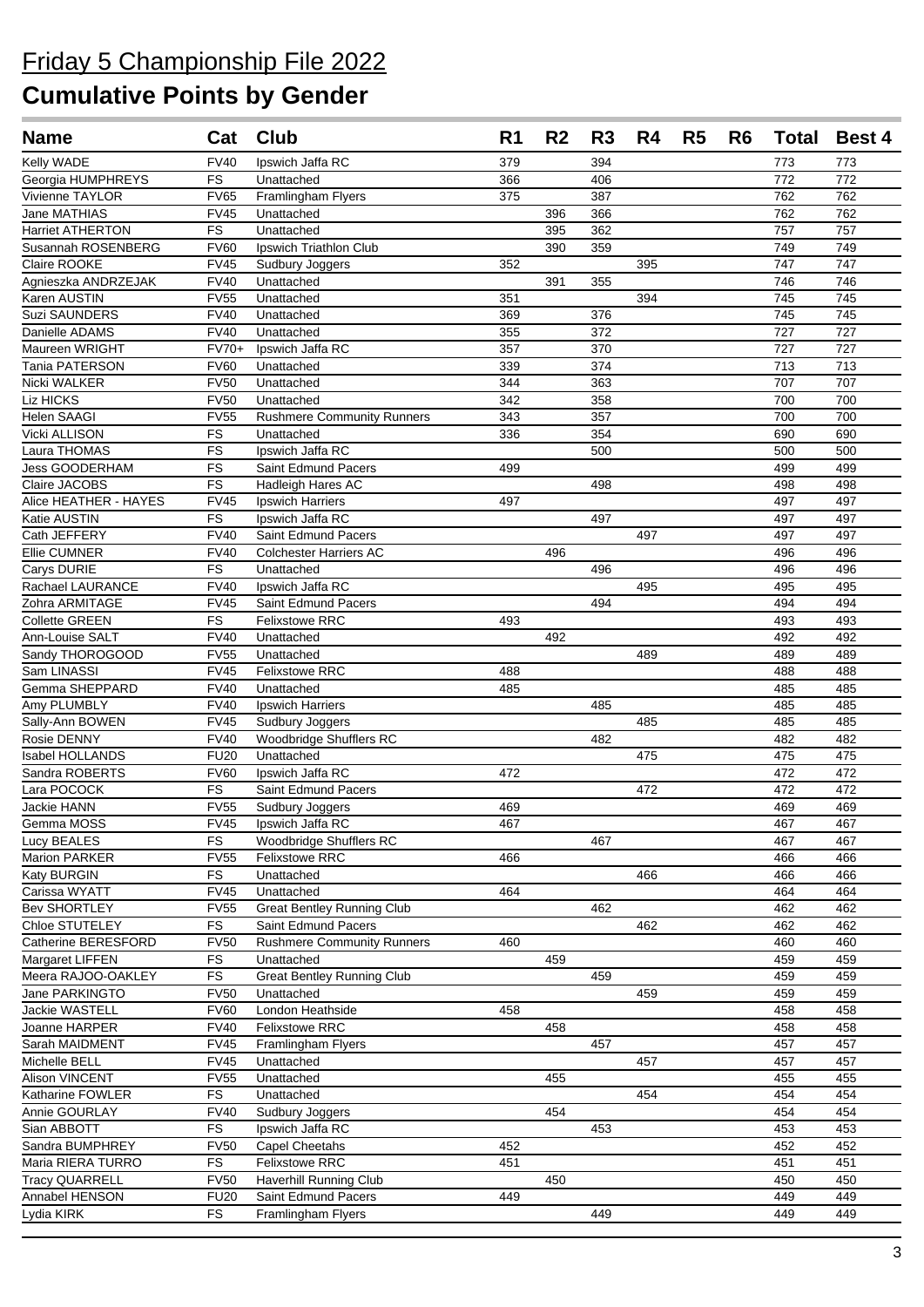| <b>Name</b>                       | Cat               | <b>Club</b>                                 | R <sub>1</sub> | R <sub>2</sub> | R3  | R4         | R <sub>5</sub> | R <sub>6</sub> | <b>Total</b> | <b>Best 4</b> |
|-----------------------------------|-------------------|---------------------------------------------|----------------|----------------|-----|------------|----------------|----------------|--------------|---------------|
| Jennifer WRIGHT                   | <b>FV40</b>       | Ipswich Jaffa RC                            | 448            |                |     |            |                |                | 448          | 448           |
| Geraldine CLARKE                  | <b>FV55</b>       | Framlingham Flyers                          |                |                | 447 |            |                |                | 447          | 447           |
| Amanda KEMP                       | <b>FV40</b>       | <b>Felixstowe RRC</b>                       | 445            |                |     |            |                |                | 445          | 445           |
| Rebecca CREASEY                   | FS                | Unattached                                  | 444            |                |     |            |                |                | 444          | 444           |
| Pauline ADAMS                     | <b>FV45</b>       | Unattached                                  | 442            |                |     |            |                |                | 442          | 442           |
| Eleanor WELLS                     | <b>FS</b>         | Ipswich Jaffa RC                            | 441            |                |     |            |                |                | 441          | 441           |
| <b>Helen DUGGAN</b>               | <b>FV55</b>       | <b>Felixstowe RRC</b>                       |                |                | 440 |            |                |                | 440          | 440           |
| <b>Bethany BEDINGFIELD</b>        | <b>FS</b>         | <b>Capel Cheetahs</b>                       |                | 440            |     |            |                |                | 440          | 440           |
| Nathalie HOOPER                   | <b>FV55</b>       | <b>Hadleigh Hares AC</b>                    |                |                |     | 438        |                |                | 438          | 438           |
| <b>Claire BLANCHFORD</b>          | <b>FV40</b>       | Unattached                                  |                |                |     | 437        |                |                | 437          | 437           |
| Diane EMSDEN                      | <b>FV55</b>       | Unattached                                  |                |                | 436 |            |                |                | 436          | 436           |
| Claire DOUGLAS                    | <b>FV40</b>       | <b>Stowmarket Striders RC</b>               |                |                |     | 436        |                |                | 436          | 436           |
| Sarah BANHAM                      | FS                | <b>Felixstowe RRC</b>                       | 435            |                |     |            |                |                | 435          | 435           |
| Karen SKENE                       | <b>FV50</b>       | <b>Capel Cheetahs</b>                       |                | 434            |     |            |                |                | 434          | 434           |
| Nicola STEVENSON                  | <b>FV60</b>       | <b>Felixstowe RRC</b>                       |                |                | 434 |            |                |                | 434          | 434           |
| Donna TALBOT                      | <b>FV40</b>       | Saint Edmund Pacers                         |                |                |     | 433        |                |                | 433          | 433           |
| Victoria SQUIRRELL                | <b>FV40</b>       | Ipswich Jaffa RC                            |                |                |     | 431        |                |                | 431          | 431           |
| Lisa BRUTON                       | <b>FV40</b>       | <b>Haverhill Running Club</b><br>Unattached |                |                |     | 430<br>428 |                |                | 430<br>428   | 430<br>428    |
| Isabella BRYSON                   | FS                |                                             |                | 427            |     |            |                |                |              | 427           |
| <b>Jenny MERRY</b><br>Sophie BELL | <b>FV40</b><br>FS | Unattached<br>Unattached                    | 426            |                |     |            |                |                | 427<br>426   | 426           |
| Amanda SMITH                      | <b>FV45</b>       |                                             |                |                |     | 426        |                |                | 426          | 426           |
| Annie ROGERS                      | FS                | Woodbridge Shufflers RC<br>Unattached       |                |                | 425 |            |                |                | 425          | 425           |
| Katie PEAKE                       | FS                | Ipswich Jaffa RC                            | 423            |                |     |            |                |                | 423          | 423           |
| Sophie DOE                        | FS                | Unattached                                  |                |                | 423 |            |                |                | 423          | 423           |
| Joanne SARGENT                    | <b>FV50</b>       | Hadleigh Hares AC                           |                |                |     | 423        |                |                | 423          | 423           |
| Lucy JONES                        | <b>FV40</b>       | Unattached                                  | 422            |                |     |            |                |                | 422          | 422           |
| Grace JUDGE                       | <b>FV55</b>       | Haverhill Running Club                      |                | 422            |     |            |                |                | 422          | 422           |
| Rebecca JENNINGS                  | <b>FV55</b>       | Unattached                                  |                |                |     | 421        |                |                | 421          | 421           |
| Dawn GIBSON                       | <b>FV40</b>       | Felixstowe RRC                              | 419            |                |     |            |                |                | 419          | 419           |
| <b>Jo CLARK</b>                   | <b>FV45</b>       | Unattached                                  |                |                | 419 |            |                |                | 419          | 419           |
| Hannah DAVIES                     | ${\sf FS}$        | Unattached                                  |                |                |     | 419        |                |                | 419          | 419           |
| Danielle WRIGHT                   | FS                | <b>Felixstowe RRC</b>                       | 418            |                |     |            |                |                | 418          | 418           |
| Steph LING                        | <b>FV40</b>       | Unattached                                  |                |                | 418 |            |                |                | 418          | 418           |
| <b>Becky ROBERTSON</b>            | FS                | Unattached                                  |                |                |     | 418        |                |                | 418          | 418           |
| Sarah BOXALL                      | FS                | TRISudbury                                  |                | 416            |     |            |                |                | 416          | 416           |
| Jayne ATTWELL                     | <b>FV45</b>       | Unattached                                  |                |                |     | 414        |                |                | 414          | 414           |
| Sophie GODBOLD                    | FS                | Unattached                                  | 413            |                |     |            |                |                | 413          | 413           |
| Angela CHERRETT                   | <b>FV65</b>       | Framlingham Flyers                          |                |                |     | 413        |                |                | 413          | 413           |
| Hannah WATTAM                     | FS                | <b>Woodbridge Shufflers RC</b>              |                |                | 412 |            |                |                | 412          | 412           |
| Suzanne FROST                     | <b>FV50</b>       | Unattached                                  |                | 410            |     |            |                |                | 410          | 410           |
| Alison NOBLE                      | <b>FV40</b>       | Unattached                                  |                | 408            |     |            |                |                | 408          | 408           |
| Karen SHELLEY                     | <b>FV55</b>       | <b>Stowmarket Striders RC</b>               | 406            |                |     |            |                |                | 406          | 406           |
| Timea TOTH                        | <b>FS</b>         | Unattached                                  |                | 404            |     |            |                |                | 404          | 404           |
| <b>Gill CHARLTON</b>              | <b>FV60</b>       | <b>Stowmarket Striders RC</b>               |                |                |     | 403        |                |                | 403          | 403           |
| Alice MEADOWS                     | FS                | Unattached                                  | 402            |                |     |            |                |                | 402          | 402           |
| Sarita RAO                        | <b>FV50</b>       | Unattached                                  |                |                | 402 |            |                |                | 402          | 402           |
| Lisa COX                          | <b>FV40</b>       | Unattached                                  |                |                | 401 |            |                |                | 401          | 401           |
| Helen STACY                       | <b>FV55</b>       | Unattached                                  |                |                |     | 401        |                |                | 401          | 401           |
| Samantha POLLARD                  | FS                | Haverhill Running Club                      |                | 400            |     |            |                |                | 400          | 400           |
| Gillian ROGERS                    | <b>FV60</b>       | Unattached                                  |                |                |     | 400        |                |                | 400          | 400           |
| Deb HART                          | <b>FV50</b>       | Unattached                                  | 397            |                |     |            |                |                | 397          | 397           |
| Michelle KEEBLE                   | <b>FV45</b>       | Saxmundham Sports Running & Fitness         |                |                | 397 |            |                |                | 397          | 397           |
| Jackie HENLEY                     | <b>FV55</b>       | Newmarket Joggers                           |                |                |     | 397        |                |                | 397          | 397           |
| Mary BURGESS                      | <b>FV65</b>       | <b>Felixstowe RRC</b>                       | 396            |                |     |            |                |                | 396          | 396           |
| Veronica MANLY                    | FV70+             | Unattached                                  |                |                | 396 |            |                |                | 396          | 396           |
| Joanna MEYER                      | <b>FV65</b>       | Unattached                                  |                |                |     | 396        |                |                | 396          | 396           |
| <b>Bernadette WHITE</b>           | <b>FV50</b>       | Unattached                                  | 395            |                |     |            |                |                | 395          | 395           |
| <b>Jo BIRCH</b>                   | <b>FV45</b>       | Lonely Goat RC                              |                | 394            |     |            |                |                | 394          | 394           |
| Nina SIMMONS                      | FS                | <b>Great Bentley Running Club</b>           | 393            |                |     |            |                |                | 393          | 393           |
| Kerri BARRELL                     | FS                | Jogging Made Easy                           |                |                |     | 392        |                |                | 392          | 392           |
| Marion SIMMONS                    | <b>FV55</b>       | <b>Great Bentley Running Club</b>           | 391            |                |     |            |                |                | 391          | 391           |
| Natalie WALSH                     | <b>FV40</b>       | Unattached                                  |                |                |     | 391        |                |                | 391          | 391           |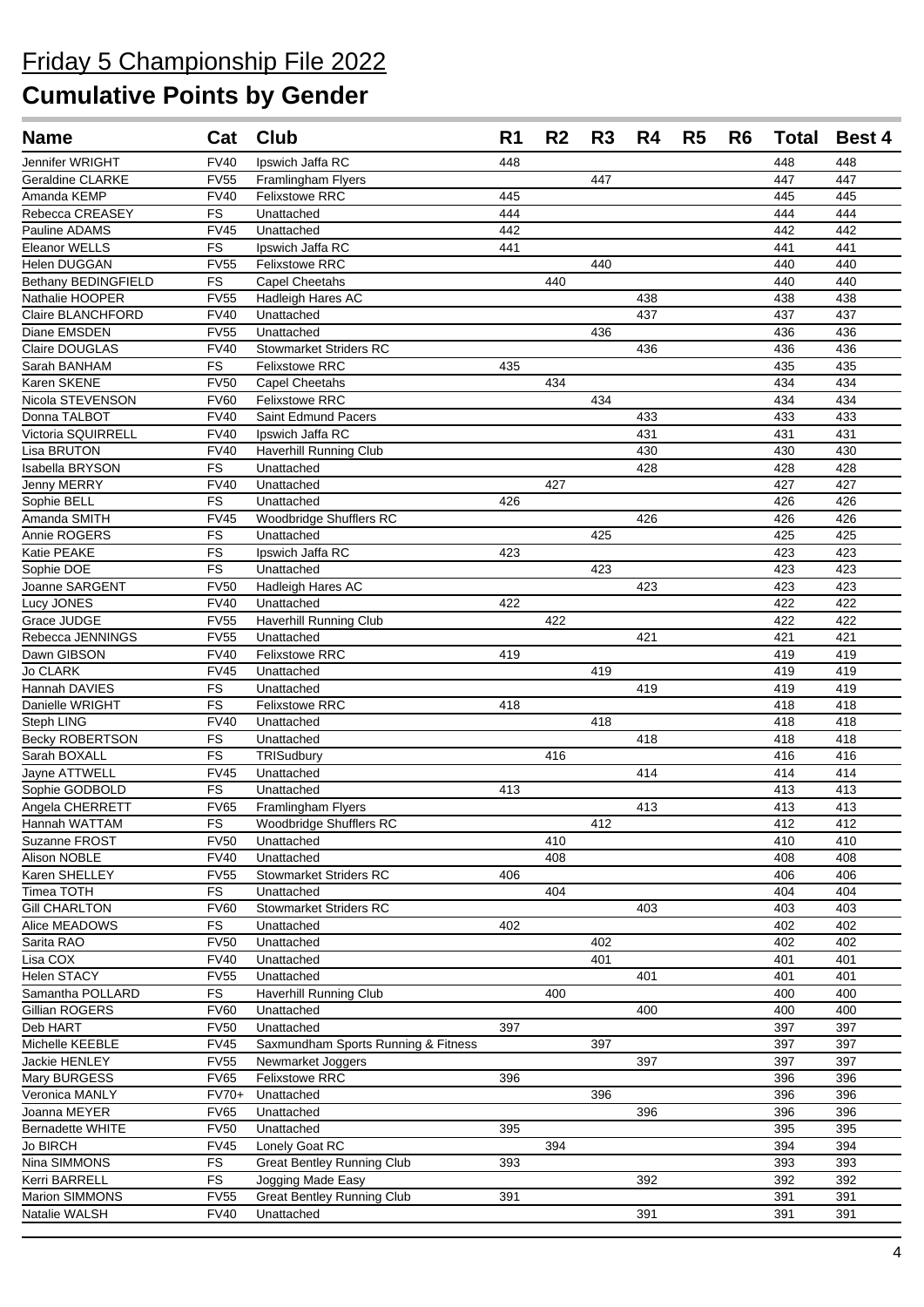## Friday 5 Championship File 2022

| <b>Name</b>              | Cat         | <b>Club</b>                       | R <sub>1</sub> | R <sub>2</sub> | R <sub>3</sub>   | R <sub>4</sub> | R <sub>5</sub> | R <sub>6</sub> | <b>Total</b> | <b>Best 4</b> |
|--------------------------|-------------|-----------------------------------|----------------|----------------|------------------|----------------|----------------|----------------|--------------|---------------|
| <b>Rachel PRIOR</b>      | <b>FS</b>   | Woodbridge Shufflers RC           | 390            |                |                  |                |                |                | 390          | 390           |
| Diane CHESTER            | <b>FV50</b> | Unattached                        |                |                | 390              |                |                |                | 390          | 390           |
| Marion GREENWOOD         | <b>FV55</b> | Unattached                        |                |                |                  | 390            |                |                | 390          | 390           |
| Susan HUNTER             | <b>FV60</b> | Unattached                        |                | 389            |                  |                |                |                | 389          | 389           |
| Hannah DORAN             | <b>FV45</b> | Unattached                        |                |                | 389              |                |                |                | 389          | 389           |
| Caroline GLEED           | <b>FV55</b> | Unattached                        |                |                |                  | 389            |                |                | 389          | 389           |
| Hilary COOK              | <b>FV60</b> | Ipswich Harriers                  |                |                | 388              |                |                |                | 388          | 388           |
| Emma READER              | FS          | Newmarket Joggers                 |                |                |                  | 388            |                |                | 388          | 388           |
| Rebecca MORGAN           | <b>FS</b>   | Saint Edmund Pacers               |                |                |                  | 387            |                |                | 387          | 387           |
| Kirsty ABERDEIN          | <b>FV45</b> | Unattached                        | 386            |                |                  |                |                |                | 386          | 386           |
| Tanya BARNES             | <b>FV55</b> | Vegan Runners UK                  |                |                | 386              |                |                |                | 386          | 386           |
| Jenny CHURCH             | <b>FV60</b> | <b>Felixstowe RRC</b>             | 384            |                |                  |                |                |                | 384          | 384           |
| Pippa SARGENT            | <b>FV40</b> | <b>Stowmarket Striders RC</b>     | 383            |                |                  |                |                |                | 383          | 383           |
| Gemma BERRY              | <b>FS</b>   | Unattached                        |                |                | 383              |                |                |                | 383          | 383           |
| Muriel LOVERING          | <b>FV40</b> | <b>Harwich Runners</b>            |                |                | 382              |                |                |                | 382          | 382           |
| <b>Ethel MATHEWS</b>     | FV70+       | Unattached                        | 381            |                |                  |                |                |                | 381          | 381           |
| Amanda BIRD              | FV50        | Ipswich Jaffa RC                  | 380            |                |                  |                |                |                | 380          | 380           |
| Lucy BRYANTON            | FV50        | Unattached                        |                |                | 379              |                |                |                | 379          | 379           |
| Sally GARNHAM            | <b>FV60</b> | <b>Felixstowe RRC</b>             | 377            |                |                  |                |                |                | 377          | 377           |
| Daniela ELSTONE          | <b>FV55</b> | <b>Felixstowe RRC</b>             |                |                | 377              |                |                |                | 377          | 377           |
| Adriana HOUCHELL         | FS          | Ipswich Jaffa RC                  | 376            |                |                  |                |                |                | 376          | 376           |
| Julie HASELWOOD          | <b>FV65</b> | Ipswich Jaffa RC                  |                |                | $\overline{373}$ |                |                |                | 373          | 373           |
| Jessica MAYHEW           | <b>FV40</b> | Unattached                        | 371            |                |                  |                |                |                | 371          | 371           |
| Lisa XX                  | <b>FV40</b> | Unattached                        | 370            |                |                  |                |                |                | 370          | 370           |
| Niki MACSEPHNEY          | <b>FV50</b> | Unattached                        |                |                | 369              |                |                |                | 369          | 369           |
| Amanda PRIOR             | <b>FV50</b> | Capel Cheetahs                    | 368            |                |                  |                |                |                | 368          | 368           |
| Sue HARGADON             | <b>FV65</b> | Woodbridge Shufflers RC           |                |                | 368              |                |                |                | 368          | 368           |
| Maddie JAKUBIK           | FS          | Unattached                        | 367            |                |                  |                |                |                | 367          | 367           |
| Katie MEADOWS            | <b>FS</b>   | Unattached                        | 365            |                |                  |                |                |                | 365          | 365           |
| Gemma HOWARD             | <b>FS</b>   | Ipswich Triathlon Club            | 364            |                |                  |                |                |                | 364          | 364           |
| <b>Annette HUGGINS</b>   | <b>FV65</b> | <b>Framlingham Flyers</b>         | 362            |                |                  |                |                |                | 362          | 362           |
| <b>Charlotte HARDING</b> | FS          | Unattached                        | 359            |                |                  |                |                |                | 359          | 359           |
| Catriona PEARSON         | FS          | Unattached                        | 358            |                |                  |                |                |                | 358          | 358           |
| Jacqueline WILDING       | <b>FV55</b> | <b>Framlingham Flyers</b>         |                |                | 356              |                |                |                | 356          | 356           |
| Michelle HOGGETT         | <b>FV50</b> | Saint Edmund Pacers               | 354            |                |                  |                |                |                | 354          | 354           |
| Katherine AYKROYD        | FS          | <b>Felixstowe RRC</b>             | 353            |                |                  |                |                |                | 353          | 353           |
| Jodie BUDD               | <b>FV45</b> | Sudbury Joggers                   | 347            |                |                  |                |                |                | 347          | 347           |
| Jule RACE                | <b>FV60</b> | Unattached                        | 341            |                |                  |                |                |                | 341          | 341           |
| Cheryl WAKERLEY          | <b>FV40</b> | Unattached                        | 340            |                |                  |                |                |                | 340          | 340           |
| Gina DIMASCIO            | <b>FV60</b> | Unattached                        | 338            |                |                  |                |                |                | 338          | 338           |
| Barbara LAW              | $FV70+$     | <b>Great Bentley Running Club</b> | 337            |                |                  |                |                |                | 337          | 337           |
| <b>Wendie HALES</b>      | <b>FV50</b> | Unattached                        | 335            |                |                  |                |                |                | 335          | 335           |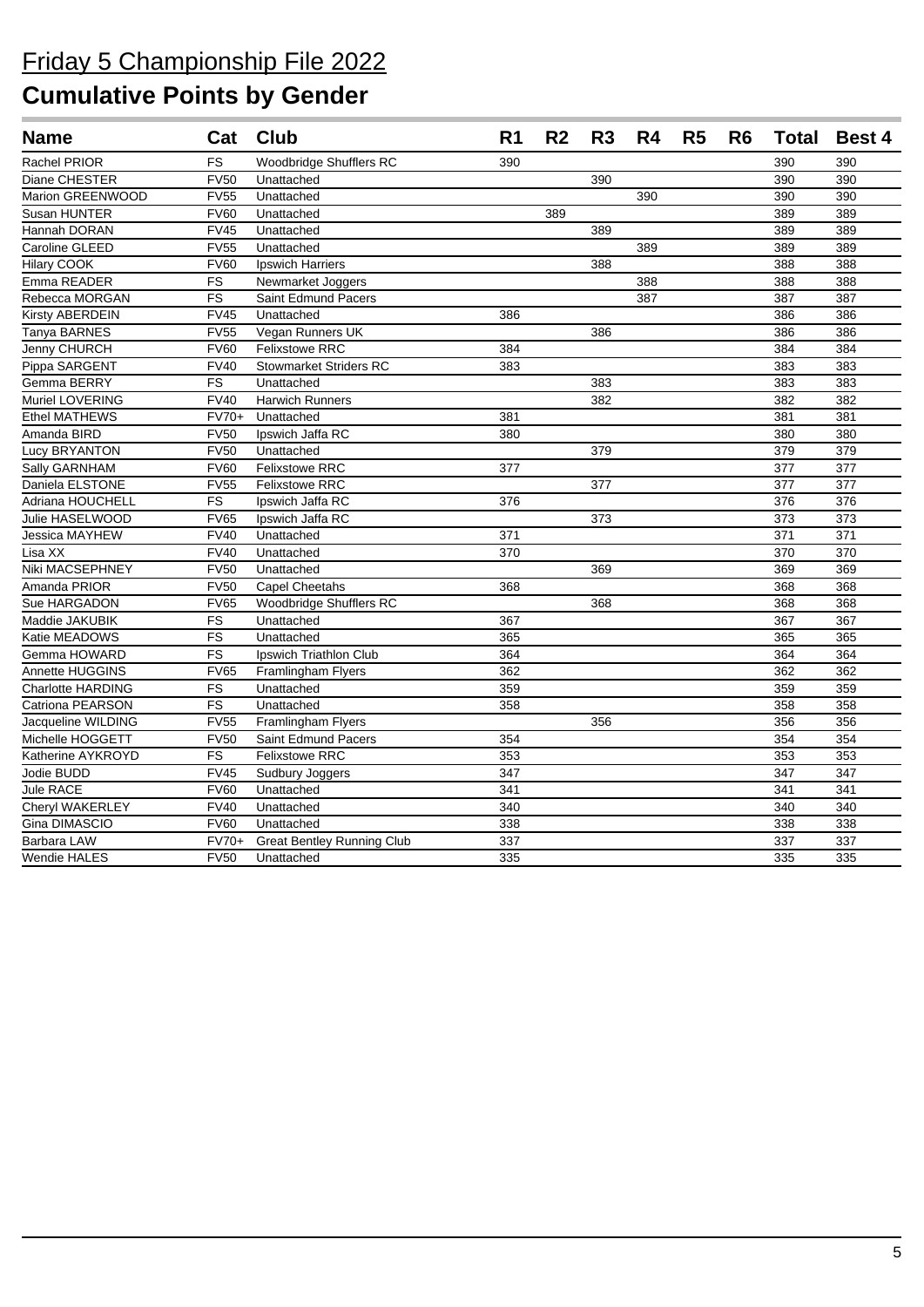| <b>Name</b>              |                            | Cat Club                                     | R <sub>1</sub> | R <sub>2</sub> | R <sub>3</sub> | R4         | R <sub>5</sub> | R <sub>6</sub> |              | <b>Total Best 4</b> |
|--------------------------|----------------------------|----------------------------------------------|----------------|----------------|----------------|------------|----------------|----------------|--------------|---------------------|
| m                        |                            |                                              |                |                |                |            |                |                |              |                     |
| Mark HAYWARD             | <b>MV40</b>                | Newmarket Joggers                            | 493            | 496            | 493            | 493        |                |                | 1975         | 1975                |
| Aidan COUGHLAN           | <b>MV40</b>                | <b>Felixstowe RRC</b>                        | 491            | 493            | 492            | 487        |                |                | 1963         | 1963                |
| Henry CATLING            | <b>MS</b>                  | <b>Felixstowe RRC</b>                        | 479            | 484            | 483            | 478        |                |                | 1924         | 1924                |
| Adrian FROST             | <b>MV50</b>                | Saint Edmund Pacers                          | 469            | 481            | 477            | 481        |                |                | 1908         | 1908                |
| Nicholas CLARKE          | MV40                       | Ipswich Jaffa RC                             | 471            | 478            | 478            | 476        |                |                | 1903         | 1903                |
| Andrew SOUTHWOOD         | <b>MV40</b>                | Saint Edmund Pacers                          | 457            | 476            | 473            | 482        |                |                | 1888         | 1888                |
| Dylan BRADNAM            | <b>MU20</b>                | Saint Edmund Pacers                          | 468            | 475            | 469            | 468        |                |                | 1880         | 1880                |
| Jake HAYWARD             | <b>MU20</b>                | <b>Stowmarket Striders RC</b>                | 496            | 497            | 392            | 491        |                |                | 1876         | 1876                |
| Steve BROOKE             | <b>MV50</b>                | <b>Felixstowe RRC</b>                        | 460            | 469            | 466            | 463        |                |                | 1858         | 1858                |
| Tom ALEXANDER            | <b>MV40</b>                | Woodbridge Shufflers RC                      | 458            | 471            | 456            | 462        |                |                | 1847         | 1847                |
| James MINNETTE           | <b>MV45</b>                | <b>Haverhill Running Club</b>                | 450            | 460            | 463            | 465        |                |                | 1838         | 1838                |
| Neil SMITH               | <b>MS</b>                  | Framlingham Flyers                           | 451            | 463            | 468            | 446        |                |                | 1828         | 1828                |
| Alastair READ            | MV40                       | <b>Felixstowe RRC</b>                        | 446            | 457            | 457            | 450        |                |                | 1810         | 1810                |
| George WRIGHT            | <b>MS</b>                  | <b>Stowmarket Striders RC</b>                | 435            | 450            | 443            | 434        |                |                | 1762         | 1762                |
| Robin HARPER             | MV45                       | Felixstowe RRC                               | 440            | 442            | 449            | 423        |                |                | 1754         | 1754                |
| Neil CATLEY              | MV40                       | Kesgrave Kruisers                            | 431            | 447            | 438            | 436        |                |                | 1752         | 1752                |
| Vince WEBB               | <b>MV50</b>                | Saint Edmund Pacers                          | 422            | 441            | 434            | 441        |                |                | 1738         | 1738                |
| Kevin COLEMAN            | <b>MV55</b>                | <b>Stowmarket Striders RC</b>                | 401            | 437            | 429            | 432        |                |                | 1699         | 1699                |
| Simon SMITH              | <b>MV55</b>                | <b>Colchester Harriers AC</b>                | 419            | 434            | 411            | 416        |                |                | 1680         | 1680                |
| Chris SERVANT            | <b>MV55</b>                | Ipswich Jaffa RC                             | 405            | 424            | 426            | 424        |                |                | 1679         | 1679                |
| Martin JARVIS            | <b>MV45</b>                | Unattached                                   | 407            | 429            | 407            | 426        |                |                | 1669         | 1669                |
| <b>Kev LINSELL</b>       | <b>MV45</b>                | Kesgrave Kruisers                            | 413            | 420            | 405            | 414        |                |                | 1652         | 1652                |
| Andrew BUDD              | <b>MV60</b>                | <b>Capel Cheetahs</b>                        | 420            | 433            | 421            | 377        |                |                | 1651         | 1651                |
| Kerry BUCKLEY            | <b>MV50</b>                | <b>Felixstowe RRC</b>                        | 416            | 427            | 410            | 391        |                |                | 1644         | 1644                |
| <b>Nigel BARNES</b>      | <b>MV50</b>                | Vegan Runners UK                             | 390            | 411            | 415            | 408        |                |                | 1624         | 1624                |
| Femi ARIYO               | <b>MV45</b>                | <b>Kesgrave Kruisers</b>                     | 402            | 401            | 402            | 411        |                |                | 1616         | 1616                |
| Joe WEBB<br>Tom STEPHENS | <b>MU20</b><br><b>MV50</b> | Saint Edmund Pacers<br><b>Felixstowe RRC</b> | 395<br>408     | 417<br>413     | 401<br>383     | 389<br>379 |                |                | 1602<br>1583 | 1602<br>1583        |
| Andrew CHATFIELD         | <b>MV40</b>                | <b>Capel Cheetahs</b>                        | 398            | 414            | 398            | 365        |                |                | 1575         | 1575                |
| Colin FARMER             | <b>MV55</b>                | <b>Great Bentley Running Club</b>            | 375            | 404            | 394            | 402        |                |                | 1575         | 1575                |
| Robin BELSOM             | <b>MV60</b>                | Ipswich Jaffa RC                             | 365            | 396            | 384            | 403        |                |                | 1548         | 1548                |
| Keith LANSDOWN           | <b>MV55</b>                | Ipswich Jaffa RC                             | 366            | 389            | 372            | 380        |                |                | 1507         | 1507                |
| Andre EDWARDS            | <b>MV45</b>                | Unattached                                   | 361            | 393            | 377            | 373        |                |                | 1504         | 1504                |
| Jamie BRANDON            | <b>MS</b>                  | Ipswich Phoenix Running Club                 | 384            | 399            | 362            | 353        |                |                | 1498         | 1498                |
| Freddie ADAMS            | <b>MU20</b>                | Ipswich Harriers                             | 497            | 499            | 498            |            |                |                | 1494         | 1494                |
| <b>Oliver MANNING</b>    | <b>MS</b>                  | Kesgrave Kruisers                            | 495            | 498            | 496            |            |                |                | 1489         | 1489                |
| Neil POLLARD             | <b>MV40</b>                | Newmarket Joggers                            | 494            |                | 497            | 496        |                |                | 1487         | 1487                |
| Mark PHILLIPS            | <b>MV45</b>                | <b>Haverhill Running Club</b>                | 358            | 383            | 364            | 376        |                |                | 1481         | 1481                |
| Paul HOLLEY              |                            | MV55 Newmarket Joggers                       |                | 488            | 494            | 489        |                |                | 1471         | 1471                |
| James SMITH              | MV40                       | Newmarket Joggers                            | 488            | 491            | 490            |            |                |                | 1469         | 1469                |
| John SCAIFE              | MV45                       | <b>Colchester Harriers AC</b>                | 489            | 489            | 489            |            |                |                | 1467         | 1467                |
| Aden BELL                | <b>MS</b>                  | <b>Hadleigh Hares AC</b>                     | 486            |                | 491            | 490        |                |                | 1467         | 1467                |
| Yusuf FIRAT              | <b>MV55</b>                | Haverhill Running Club                       | 362            | 387            | 358            | 359        |                |                | 1466         | 1466                |
| Justin RABETT            | <b>MV55</b>                | Saint Edmund Pacers                          | 347            | 374            | 359            | 382        |                |                | 1462         | 1462                |
| <b>Jack NOBLE</b>        | <b>MS</b>                  | Ipswich Jaffa RC                             | 490            |                | 487            | 479        |                |                | 1456         | 1456                |
| Joseph BENDALL           | <b>MS</b>                  | Newmarket Joggers                            |                | 485            | 486            | 485        |                |                | 1456         | 1456                |
| Chris AXFORD             | <b>MV55</b>                | Jogging Made Easy                            | 349            | 377            | 354            | 374        |                |                | 1454         | 1454                |
| Mark ALLEN               | <b>MV55</b>                | Ipswich Jaffa RC                             | 477            |                | 482            | 484        |                |                | 1443         | 1443                |
| Daniel WHYMARK           | MV40                       | <b>Great Bentley Running Club</b>            | 352            | 381            | 360            | 346        |                |                | 1439         | 1439                |
| James WILSON             | <b>MS</b>                  | Saxmundham Sports Running & Fitness          | 474            |                | 484            | 480        |                |                | 1438         | 1438                |
| Oliver WATSON            | <b>MS</b>                  | Ipswich Jaffa RC                             | 481            |                | 485            | 471        |                |                | 1437         | 1437                |
| James CORNISH            | <b>MV40</b>                | Woodbridge Shufflers RC                      | 475            | 482            | 479            |            |                |                | 1436         | 1436                |
| Ben CHILDS               | <b>MV40</b>                | Unattached                                   | 338            | 371            | 352            | 371        |                |                | 1432         | 1432                |
| James WITHAMS            | <b>MS</b>                  | Vegan Runners UK                             | 472            | 479            |                | 474        |                |                | 1425         | 1425                |
| Paul DAVISON             | MV45                       | <b>Great Bentley Running Club</b>            | 325            | 362            | 314            | 422        |                |                | 1423         | 1423                |
| Wilfred CAMPBELL         | <b>MV55</b>                | Ipswich Jaffa RC                             |                | 473            | 472            | 475        |                |                | 1420         | 1420                |
| Lee GODDARD              | <b>MV50</b>                | <b>Stowmarket Striders RC</b>                | 328            | 364            | 357            | 370        |                |                | 1419         | 1419                |
| lan WEIR                 | <b>MV45</b>                | Sudbury Joggers                              | 466            | 472            |                | 470        |                |                | 1408         | 1408                |
| Simon MILLER             | <b>MV50</b>                | <b>Colchester Harriers AC</b>                | 334            | 367            | 331            | 375        |                |                | 1407         | 1407                |
| <b>Brian MUNNS</b>       | <b>MV55</b>                | Newmarket Joggers                            | 331            | 335            | 349            | 366        |                |                | 1381         | 1381                |
| Piotr BULACZ             | <b>MV50</b>                | Sudbury Joggers                              | 448            | 464            |                | 458        |                |                | 1370         | 1370                |
| Morgan MOORE             | МS                         | <b>Stowmarket Striders RC</b>                | 437            | 467            | 451            |            |                |                | 1355         | 1355                |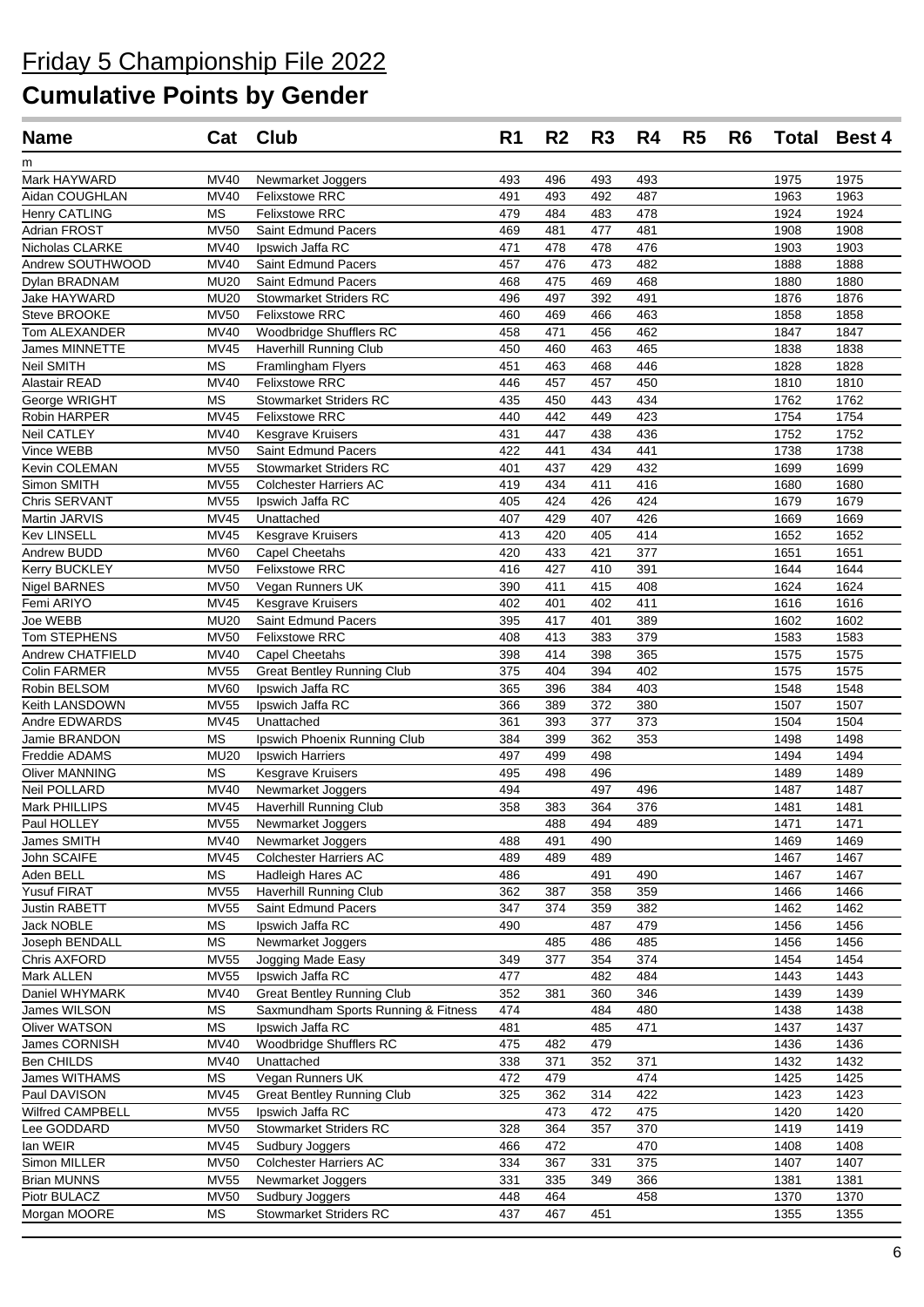| <b>Name</b>                     | Cat                      | <b>Club</b>                          | R <sub>1</sub> | R <sub>2</sub>   | R <sub>3</sub> | R4         | R <sub>5</sub> | R <sub>6</sub> | <b>Total</b> | Best 4       |
|---------------------------------|--------------------------|--------------------------------------|----------------|------------------|----------------|------------|----------------|----------------|--------------|--------------|
| Jamie FITTOCK                   | <b>MS</b>                | Saint Edmund Pacers                  |                | 444              | 453            | 448        |                |                | 1345         | 1345         |
| <b>Terry BACK</b>               | <b>MV65</b>              | Ipswich Jaffa RC                     | 442            |                  | 445            | 457        |                |                | 1344         | 1344         |
| <b>Ben PHILLIPS</b>             | <b>MU20</b>              | <b>Haverhill Running Club</b>        |                | 459              | 464            | 418        |                |                | 1341         | 1341         |
| Mark KING                       | <b>MS</b>                | <b>Felixstowe RRC</b>                | 323            | 358              | 325            | 331        |                |                | 1337         | 1337         |
| <b>Tim HANMAN</b>               | <b>MV50</b>              | Ipswich Jaffa RC                     |                | 443              | 447            | 445        |                |                | 1335         | 1335         |
| Philip HYMERS                   | $MV70+$                  | Saint Edmund Pacers                  | 319            | 354              | 318            | 339        |                |                | 1330         | 1330         |
| Steve KIRK                      | <b>MV40</b>              | <b>Framlingham Flyers</b>            | 322            | 353              | 322            | 330        |                |                | 1327         | 1327         |
| <b>Stuart WRIGHT</b>            | <b>MV45</b>              | <b>Felixstowe RRC</b>                | 430            |                  | 444            | 452        |                |                | 1326         | 1326         |
| <b>Ben JACKSON</b>              | <b>MU20</b>              | Unattached                           | 295            | 333              | 328            | 368        |                |                | 1324         | 1324         |
| Nigel SCHOFIELD                 | <b>MV55</b>              | Saint Edmund Pacers                  | 429            | 445              |                | 444        |                |                | 1318         | 1318         |
| Chris WONG                      | <b>MS</b>                | Saxmundham Sports Running & Fitness  | 436            | 431              |                | 442        |                |                | 1309         | 1309         |
| Kyle CHURCH                     | <b>MS</b>                | Saxmundham Sports Running & Fitness  | 445            |                  | 442            | 420        |                |                | 1307         | 1307         |
| Ashley SMY                      | MV40                     | Ipswich Jaffa RC                     | 427            |                  | 440            | 439        |                |                | 1306         | 1306         |
| Adam HOCKEN                     | <b>MV55</b>              | Witham RC                            | 312            | 348              | 317            | 326        |                |                | 1303         | 1303         |
| Richard ALLPORT                 | <b>MV55</b>              | <b>Felixstowe RRC</b>                | 309            | 355              | 307            | 322        |                |                | 1293         | 1293         |
| Phil DAVIES                     | <b>MV55</b>              | Ipswich Jaffa RC                     | 302            | 343              | 313            | 328        |                |                | 1286         | 1286         |
| Joe ADAMS                       | <b>MV50</b>              | Unattached                           | 423            | 451              | 408            |            |                |                | 1282         | 1282         |
| Mon LEE                         | <b>MV60</b>              | Ipswich Jaffa RC                     | 293            | 342              | 321            | 324        |                |                | 1280         | 1280         |
| Karl FEAGAN                     | <b>MV45</b>              | Ipswich Harriers                     |                | 423              | 427            | 427        |                |                | 1277         | 1277         |
| John GREENER                    | <b>MV50</b>              | Saint Edmund Pacers                  |                | 421              | 423            | 425        |                |                | 1269         | 1269         |
| Matt TRILL                      | <b>MV45</b>              | Ipswich Jaffa RC                     |                | 428              | 420            | 412        |                |                | 1260         | 1260         |
| Steve PAUL                      | <b>MV60</b>              | Eastern Masters AC                   |                | 412              | 413            | 429        |                |                | 1254         | 1254         |
| <b>Tim NAISH</b>                | MV40                     | Kesgrave Kruisers                    | 406            |                  | 424            | 413        |                |                | 1243         | 1243         |
| lan RUSH                        | <b>MV45</b>              | Kesgrave Kruisers                    | 301            | 338              | 305            | 299        |                |                | 1243         | 1243         |
| Andy GLASS                      | <b>MV45</b>              | Unattached                           | 410            |                  | 419            | 410        |                |                | 1239         | 1239         |
| Adrian GOODE                    | <b>MV55</b>              | <b>Felixstowe RRC</b>                | 417            | 416              | 406            |            |                |                | 1239         | 1239         |
| James BRIGGS                    | MV40                     | Unattached                           | 292            | 337              | 289            | 319        |                |                | 1237         | 1237         |
| Mark HAYDEN                     | <b>MV45</b>              | Framlingham Flyers                   | 411            |                  | 393            | 419        |                |                | 1223         | 1223         |
| Hayden FORDER                   | <b>MS</b>                | Unattached                           | 285            | 329              | 300            | 308        |                |                | 1222         | 1222         |
| Tom AYKROYD                     | MV40<br><b>MV60</b>      | <b>Felixstowe RRC</b>                | 415            | 408              | 418<br>404     | 385<br>399 |                |                | 1218<br>1211 | 1218<br>1211 |
| Alan JACKSON                    |                          | Ipswich Jaffa RC<br>Ipswich Jaffa RC |                |                  | 271            | 291        |                |                |              |              |
| Gary INGRAM                     | <b>MS</b><br><b>MV65</b> |                                      | 296            | 350<br>402       |                | 400        |                |                | 1208         | 1208         |
| Neville CLARKE<br>Ashley SADLER | <b>MV45</b>              | Newmarket Joggers                    | 397            |                  | 397<br>403     | 397        |                |                | 1199<br>1197 | 1199<br>1197 |
| Steve NEUMANN                   | <b>MV40</b>              | Kesgrave Kruisers<br>Unattached      | 387            | 400              |                | 407        |                |                | 1194         | 1194         |
| Graham WIGLEY                   | MV60                     | Framlingham Flyers                   | 383            |                  | 400            | 404        |                |                | 1187         | 1187         |
| lan SILLETT                     | <b>MV65</b>              | <b>Felixstowe RRC</b>                | 284            | 331              | 278            | 294        |                |                | 1187         | 1187         |
| William TAYLOR                  | <b>MS</b>                | Framlingham Flyers                   | 391            | 397              |                | 394        |                |                | 1182         | 1182         |
| Adrian COLE                     | <b>MV60</b>              | <b>Stowmarket Striders RC</b>        | 275            | 323              | 285            | 296        |                |                | 1179         | 1179         |
| Peter WARLAND                   |                          | MV55 Stowmarket Striders RC          | 396            | 425              |                | 355        |                |                | 1176         | 1176         |
| Mark DAVEY                      | <b>MV50</b>              | Ipswich Phoenix Running Club         | 271            | 321              | 282            | 301        |                |                | 1175         | 1175         |
| Wayne DAVIS                     | <b>MV45</b>              | Jogging Made Easy                    | 276            | 322              | 286            | 286        |                |                | 1170         | 1170         |
| Jim WITHERS                     | <b>MV65</b>              | Newmarket Joggers                    | 272            | 324              | 277            | 297        |                |                | 1170         | 1170         |
| Chris CHORLEY                   | <b>MV55</b>              | Bungay Black Dog RC                  | 388            | 406              | 369            |            |                |                | 1163         | 1163         |
| John GAGE                       | <b>MV55</b>              | <b>Stowmarket Striders RC</b>        | 377            | 395              | 388            |            |                |                | 1160         | 1160         |
| Simon ASHTON                    | <b>MV55</b>              | Lonely Goat RC                       | 282            | 319              | 269            | 287        |                |                | 1157         | 1157         |
| Marcus KWAN                     | <b>MV45</b>              | Kesgrave Kruisers                    | 389            |                  | 386            | 378        |                |                | 1153         | 1153         |
| Stephen HATTEN                  | <b>MV55</b>              | Saint Edmund Pacers                  | 372            | 391              | 382            |            |                |                | 1145         | 1145         |
| <b>Trevor BRIGDEN</b>           | MV45                     | Unattached                           | 373            |                  | 376            | 392        |                |                | 1141         | 1141         |
| Frank GARDINER                  | <b>MV65</b>              | <b>Great Bentley Running Club</b>    | 259            | 318              | 265            | 288        |                |                | 1130         | 1130         |
| Keith BORRETT                   | <b>MV65</b>              | Unattached                           | 261            | 308              | 268            | 290        |                |                | 1127         | 1127         |
| <b>Tim PARNELL</b>              | <b>MV55</b>              | Ipswich Jaffa RC                     | 364            | 388              | 371            |            |                |                | 1123         | 1123         |
| David BEIGHTON                  | <b>MV45</b>              | Saint Edmund Pacers                  | 336            | 392              |                | 393        |                |                | 1121         | 1121         |
| Miles BERRY                     | MS                       | Framlingham Flyers                   | 370            | 382              |                | 362        |                |                | 1114         | 1114         |
| Neil DENNIS                     | MS                       | <b>Stowmarket Striders RC</b>        | 368            | $\overline{390}$ |                | 354        |                |                | 1112         | 1112         |
| Steven REYNOLDS                 | <b>MV60</b>              | Unattached                           | 250            | 310              | 266            | 280        |                |                | 1106         | 1106         |
| Robert KEMP                     | MS                       | <b>Felixstowe RRC</b>                | 246            | 305              | 262            | 274        |                |                | 1087         | 1087         |
| lan GOODERHAM                   | <b>MV55</b>              | Saint Edmund Pacers                  | 340            | 370              | 370            |            |                |                | 1080         | 1080         |
| Mark GODBOLD                    | <b>MV55</b>              | Ipswich Harriers                     | 346            | 378              | 355            |            |                |                | 1079         | 1079         |
| John BUSH                       | <b>MV55</b>              | <b>Great Bentley Running Club</b>    | 247            | 302              | 256            | 273        |                |                | 1078         | 1078         |
| Tom ROBINSON                    | MS                       | <b>Stowmarket Striders RC</b>        |                | 373              | 351            | 345        |                |                | 1069         | 1069         |
| Graham ROOKE                    | <b>MV50</b>              | Unattached                           | 339            | 366              |                | 356        |                |                | 1061         | 1061         |
| Duncan CHENERY                  | <b>MV60</b>              | Ipswich Jaffa RC                     | 341            | 368              | 347            |            |                |                | 1056         | 1056         |
|                                 |                          |                                      |                |                  |                |            |                |                |              |              |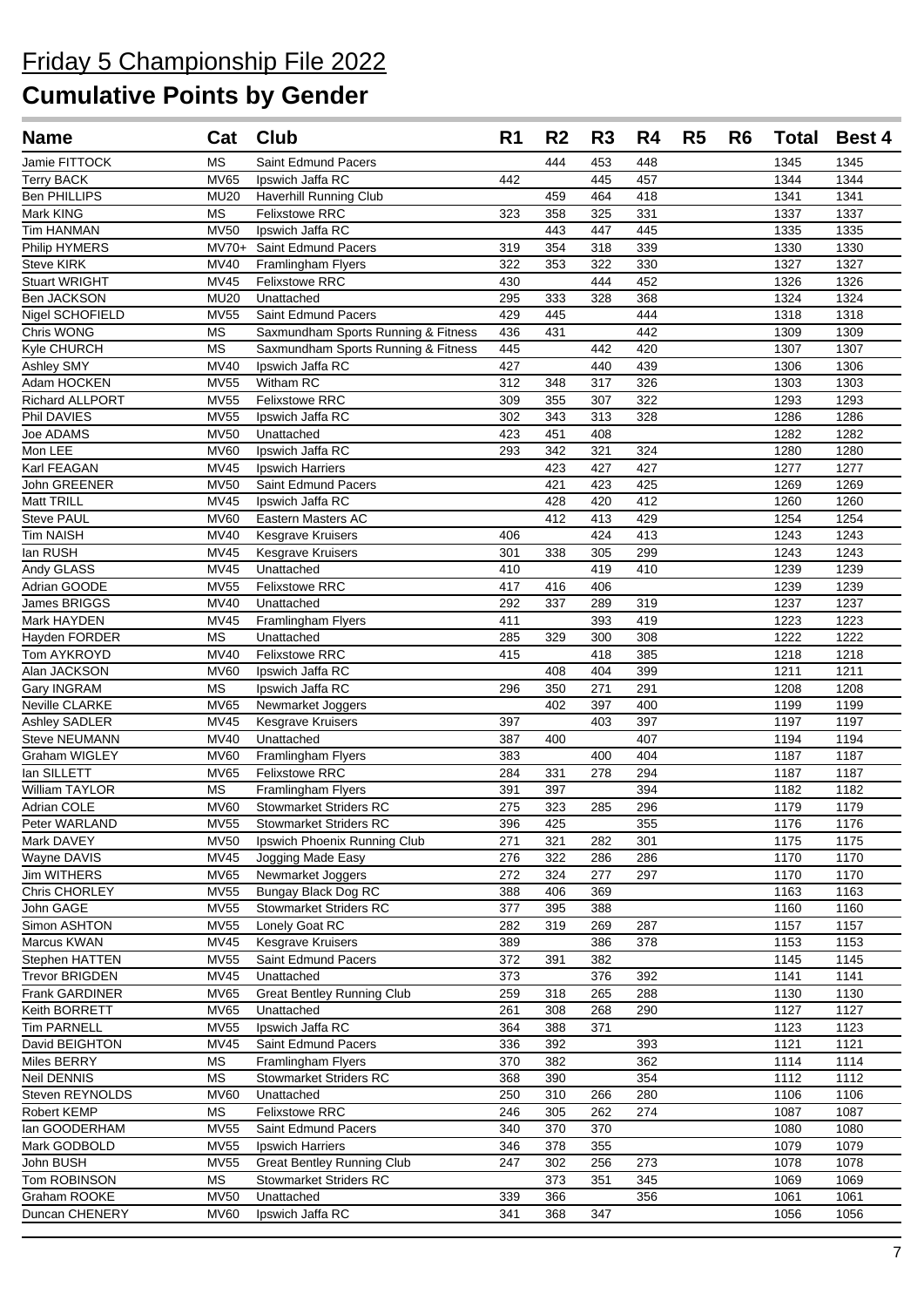| <b>Name</b>                       | Cat                    | <b>Club</b>                          | R <sub>1</sub> | R <sub>2</sub> | R <sub>3</sub> | R4  | R <sub>5</sub> | R <sub>6</sub> |            | <b>Total Best 4</b> |
|-----------------------------------|------------------------|--------------------------------------|----------------|----------------|----------------|-----|----------------|----------------|------------|---------------------|
| Alan HILLYARD                     | <b>MV60</b>            | Ipswich Triathlon Club               |                | 356            | 338            | 336 |                |                | 1030       | 1030                |
| David SWALES                      | <b>MV55</b>            | Saint Edmund Pacers                  | 326            | 357            |                | 340 |                |                | 1023       | 1023                |
| Robert ROLKA                      | <b>MV55</b>            | Jogging Made Easy                    | 327            | 360            |                | 335 |                |                | 1022       | 1022                |
| Mark AVERY                        | <b>MV55</b>            | Ipswich Jaffa RC                     | 318            | 359            | 342            |     |                |                | 1019       | 1019                |
| Gerry MCCARTHY                    | <b>MV65</b>            | Ipswich Phoenix Running Club         |                | 352            | 316            | 342 |                |                | 1010       | 1010                |
| Jamie BARCLAY                     | <b>MS</b>              | Saint Edmund Pacers                  |                | 330            | 363            | 309 |                |                | 1002       | 1002                |
| <b>Neil HUNTING</b>               | <b>MV40</b>            | Unattached                           | 332            |                | 327            | 341 |                |                | 1000       | 1000                |
| <b>Jack NIXON</b>                 | <b>MS</b>              | <b>Saint Edmund Pacers</b>           |                |                | 500            | 499 |                |                | 999        | 999                 |
| Danny ROCK                        | <b>MV40</b>            | <b>Felixstowe RRC</b>                |                |                | 499            | 498 |                |                | 997        | 997                 |
| Ben BAYLY                         | <b>MU20</b>            | Unattached                           | 498            |                |                | 497 |                |                | 995        | 995                 |
| Denys OLEFIR                      | MV40                   | <b>Saint Edmund Pacers</b>           |                |                | 495            | 495 |                |                | 990        | 990                 |
| Jason ABLETT                      | <b>MV50</b>            | <b>Stowmarket Striders RC</b>        | 308            | 349            |                | 332 |                |                | 989        | 989                 |
| Gary TAYLOR                       | <b>MS</b>              | <b>Felixstowe RRC</b>                | 492            | 495            |                |     |                |                | 987        | 987                 |
| Keith TILLEY                      | <b>MV50</b>            | Ipswich Jaffa RC                     |                | 494            |                | 492 |                |                | 986        | 986                 |
| Chay HOPKINS                      | МS                     | Haverhill Running Club               |                | 490            | 488            |     |                |                | 978        | 978                 |
| Samuel BURDETT                    | <b>MS</b>              | <b>Stowmarket Striders RC</b>        | 483            | 486            |                |     |                |                | 969        | 969                 |
| Chris GREEN                       | MS                     | Unattached                           | 484            | 483            |                |     |                |                | 967        | 967                 |
| Will WHITE                        | <b>MS</b>              | <b>Felixstowe RRC</b>                | 478            |                |                | 486 |                |                | 964        | 964                 |
| <b>Stuart PRICE</b>               | <b>MS</b>              | Unattached                           |                |                | 481            | 483 |                |                | 964        | 964                 |
| Haydn WADE                        | <b>MS</b>              | Unattached                           | 480            |                |                | 477 |                |                | 957        | 957                 |
| Frank MOGGAN                      | $MV70+$                | <b>Stowmarket Striders RC</b>        | 313            | 340            | 303            |     |                |                | 956        | 956                 |
| <b>Jim LAST</b>                   | MV45                   | Framlingham Flyers                   |                |                | 480            | 473 |                |                | 953        | 953                 |
| David SHEAHAN                     | <b>MV60</b>            | Unattached                           | 316            |                | 310            | 321 |                |                | 947        | 947                 |
| Gavin DAVIES                      | <b>MV40</b>            | Ipswich Jaffa RC<br>Ipswich Jaffa RC | 461            |                | 474            |     |                |                | 935        | 935                 |
| Alex ARCHER                       | <b>MS</b>              |                                      | 459            | 474            |                |     |                |                | 933        | 933                 |
| Alexander MCKAIL                  | <b>MS</b>              | Framlingham Flyers                   | 470            |                | 460            |     |                |                | 930<br>922 | 930<br>922          |
| Ricky O'NEILL<br>Michael STROWGER | <b>MS</b><br><b>MS</b> | Ipswich Jaffa RC<br>Unattached       | 454<br>455     | 468            | 467            |     |                |                | 922        | 922                 |
| <b>Westley WALKER</b>             | <b>MV40</b>            | Unattached                           |                |                | 462            | 459 |                |                | 921        | 921                 |
| David PERCY                       | <b>MV45</b>            | Haverhill Running Club               |                | 465            |                | 456 |                |                | 921        | 921                 |
| <b>Stewart WOODS</b>              | <b>MS</b>              | <b>Framlingham Flyers</b>            |                |                | 459            | 461 |                |                | 920        | 920                 |
| David BREWSTER                    | <b>MV40</b>            | <b>Felixstowe RRC</b>                | 335            | 307            |                | 277 |                |                | 919        | 919                 |
| Peter FINCH                       | <b>MV60</b>            | Unattached                           | 310            |                | 298            | 311 |                |                | 919        | 919                 |
| Mike GREENER                      | <b>MV50</b>            | Saint Edmund Pacers                  | 463            |                |                | 455 |                |                | 918        | 918                 |
| Ben JEFFERY                       | <b>MV40</b>            | Saint Edmund Pacers                  | 456            |                |                | 460 |                |                | 916        | 916                 |
| Jan KADING                        | <b>MV45</b>            | <b>Stowmarket Striders RC</b>        |                | 454            | 461            |     |                |                | 915        | 915                 |
| Peter WEST                        | <b>MV55</b>            | <b>Colchester Harriers AC</b>        | 452            | 462            |                |     |                |                | 914        | 914                 |
| <b>Mark WATTS</b>                 | <b>MV55</b>            | <b>Saint Edmund Pacers</b>           |                | 458            | 455            |     |                |                | 913        | 913                 |
| Jamie JACKSON                     | <b>MS</b>              | Unattached                           |                | 317            | 288            | 307 |                |                | 912        | 912                 |
| <b>Brett DEAKIN</b>               |                        | MV40 Felixstowe RRC                  | 283            | 328            | 291            |     |                |                | 902        | 902                 |
| lan DUGGAN                        | <b>MV55</b>            | <b>Felixstowe RRC</b>                |                |                | 446            | 453 |                |                | 899        | 899                 |
| David BREWSTER                    | MV45                   | <b>Stowmarket Striders RC</b>        | 287            |                | 295            | 313 |                |                | 895        | 895                 |
| Daniel SUMMERSGILL                | <b>MS</b>              | Ipswich Jaffa RC                     | 438            |                | 454            |     |                |                | 892        | 892                 |
| Chris GLADWELL                    | <b>MV65</b>            | <b>Stowmarket Striders RC</b>        | 279            |                | 299            | 314 |                |                | 892        | 892                 |
| Duncan SCOTT                      | <b>MV40</b>            | <b>Colchester Harriers AC</b>        | 443            |                | 448            |     |                |                | 891        | 891                 |
| Fraser WELSH                      | <b>MV45</b>            | Unattached                           |                | 449            |                | 438 |                |                | 887        | 887                 |
| Andrew LAWS                       | <b>MV55</b>            | Ipswich Jaffa RC                     |                | 448            |                | 437 |                |                | 885        | 885                 |
| Paul COOKE                        | MV45                   | <b>Rushmere Community Runners</b>    | 428            |                | 452            |     |                |                | 880        | 880                 |
| Simon STAFFORD                    | <b>MV50</b>            | <b>Kesgrave Kruisers</b>             | 433            | 440            |                |     |                |                | 873        | 873                 |
| <b>Gary PARKER</b>                | MS                     | Unattached                           | 434            |                | 437            |     |                |                | 871        | 871                 |
| <b>Stuart SHEPHERD</b>            | <b>MV55</b>            | Saint Edmund Pacers                  | 267            | 315            |                | 285 |                |                | 867        | 867                 |
| Simon WILLIAMS                    | <b>MV45</b>            | Framlingham Flyers                   |                | 432            |                | 435 |                |                | 867        | 867                 |
| Daniel PELLING                    | <b>MV50</b>            | <b>Haverhill Running Club</b>        |                | 430            |                | 433 |                |                | 863        | 863                 |
| Roger STONE                       | <b>MV50</b>            | Kesgrave Kruisers                    | 425            |                | 435            |     |                |                | 860        | 860                 |
| Andrew John CRAIG                 | <b>MV45</b>            | Woodbridge Shufflers RC              | 426            |                | 432            |     |                |                | 858        | 858                 |
| <b>Trevor BUNCH</b>               | <b>MV45</b>            | Haverhill Running Club               | 418            | 438            |                |     |                |                | 856        | 856                 |
| Wayne GRANT                       | <b>MV60</b>            | Unattached                           | 281            |                | 276            | 298 |                |                | 855        | 855                 |
| William BURDETT                   | <b>MV60</b>            | <b>Stowmarket Striders RC</b>        | 273            |                | 281            | 300 |                |                | 854        | 854                 |
| Gavin ALEXANDER                   | <b>MV40</b>            | Unattached                           | 258            | 316            | 279            |     |                |                | 853        | 853                 |
| <b>Clive PEMBERTON</b>            | <b>MV50</b>            | Unattached                           | 255            | 320            | 273            |     |                |                | 848        | 848                 |
| Karl CRIDLAND                     | MS                     | Unattached                           |                | 304            | 258            | 275 |                |                | 837        | 837                 |
| Andrew LONG                       | $\overline{MV50}$      | <b>Stowmarket Striders RC</b>        |                | 422            | 414            |     |                |                | 836        | 836                 |
| James SPILLETT                    | <b>MV50</b>            | Unattached                           | 257            | 313            | 263            |     |                |                | 833        | 833                 |
|                                   |                        |                                      |                |                |                |     |                |                |            |                     |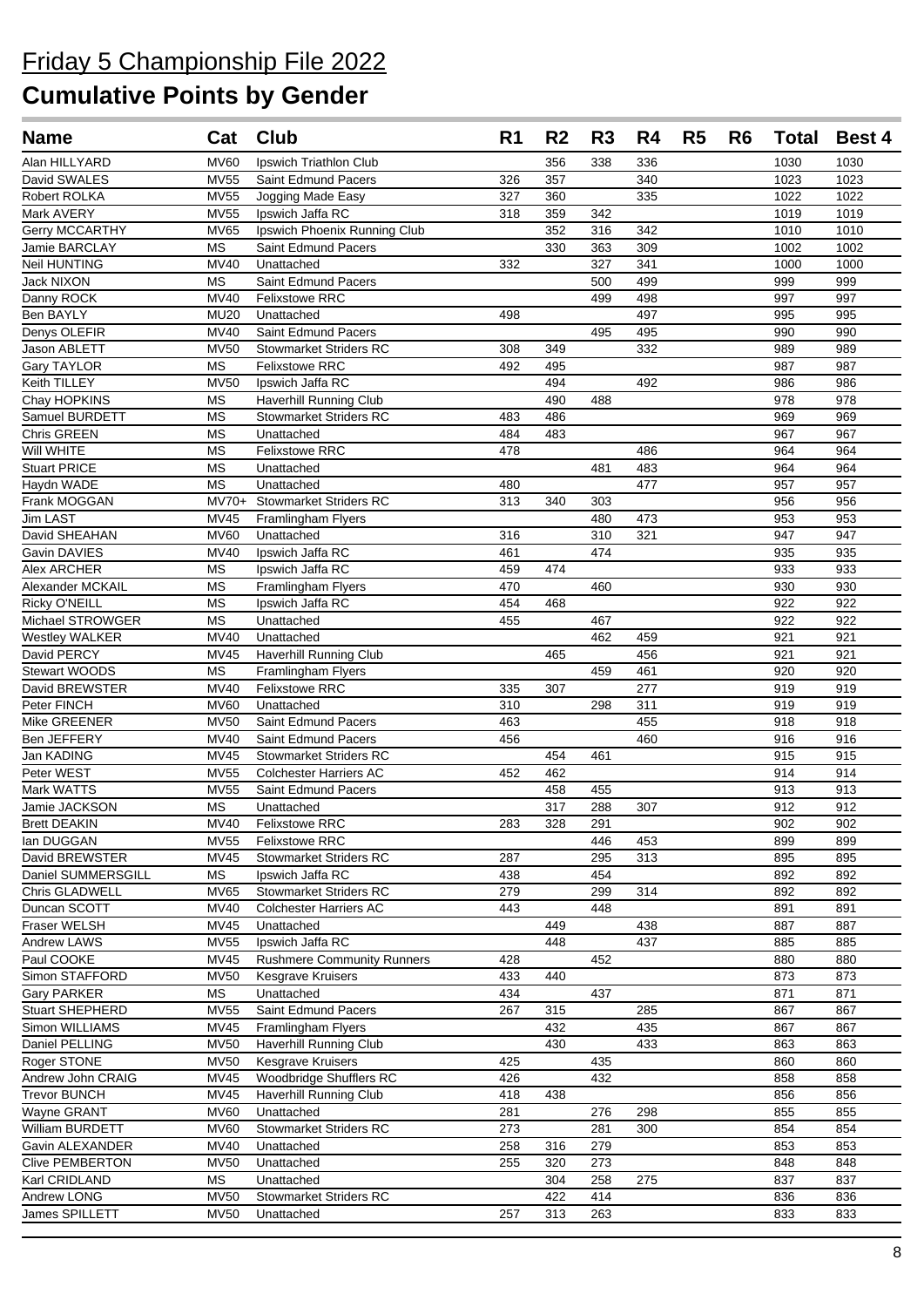## Friday 5 Championship File 2022

| <b>Name</b>                              | Cat                    | Club                                                         | R <sub>1</sub> | R <sub>2</sub> | R <sub>3</sub> | R4  | R <sub>5</sub> | R <sub>6</sub> | <b>Total</b> | <b>Best 4</b> |
|------------------------------------------|------------------------|--------------------------------------------------------------|----------------|----------------|----------------|-----|----------------|----------------|--------------|---------------|
| <b>Matthew LAST</b>                      | <b>MU20</b>            | Unattached                                                   |                |                | 428            | 405 |                |                | 833          | 833           |
| Lee BROWN                                | <b>MS</b>              | Unattached                                                   |                | 415            |                | 415 |                |                | 830          | 830           |
| Rob JEWERS                               | <b>MV45</b>            | <b>Stowmarket Striders RC</b>                                |                |                | 412            | 417 |                |                | 829          | 829           |
| Phil HUDSON                              | <b>MV65</b>            | Ware Joggers                                                 | 251            | 309            | 267            |     |                |                | 827          | 827           |
| Stephen CARTWRIGHT                       | <b>MV60</b>            | <b>Great Bentley Running Club</b>                            |                | 301            | 254            | 272 |                |                | 827          | 827           |
| Alan BROWN                               | <b>MV50</b>            | Unattached                                                   | 412            |                |                | 409 |                |                | 821          | 821           |
| Matt BENSON                              | <b>MV40</b>            | Sudbury Joggers                                              |                | 418            |                | 395 |                |                | 813          | 813           |
| <b>Geraint WHITE</b>                     | <b>MS</b>              | Ipswich Jaffa RC                                             | 464            |                |                | 348 |                |                | 812          | 812           |
| Peter STURGEON                           | <b>MV50</b>            | Unattached                                                   | 248            | 303            | 255            |     |                |                | 806          | 806           |
| Mark LAWES                               | <b>MV50</b>            | <b>Tiptree Road Runners</b>                                  |                | 410            | 396            |     |                |                | 806          | 806           |
| Mark WHITE                               | <b>MV50</b>            | Haverhill Running Club                                       | 393            | 407            |                |     |                |                | 800          | 800           |
| Richard LAYCOCK                          | <b>MV45</b>            | Unattached                                                   | 409            |                |                | 386 |                |                | 795          | 795           |
| Peter BIVEN                              | <b>MV40</b>            | Unattached                                                   |                |                | 399            | 396 |                |                | 795          | 795           |
| Stephen NEWHALL                          | <b>MV45</b>            | Unattached                                                   | 254            |                | 260            | 278 |                |                | 792          | 792           |
| <b>Ricky DEASY</b>                       | <b>MV40</b>            | Unattached                                                   |                | 403            | 389            |     |                |                | 792          | 792           |
| David WENYON                             | MV40                   | Woodbridge Shufflers RC                                      | 403            | 385            |                |     |                |                | 788          | 788           |
| <b>Stuart GREEN</b>                      | <b>MV60</b>            | Unattached                                                   |                | 384            |                | 387 |                |                | 771          | 771           |
| <b>Nick FALIVENO</b>                     | <b>MS</b>              | Unattached                                                   |                |                | 381            | 388 |                |                | 769          | 769           |
| <b>Chris DURRANT</b>                     | <b>MV50</b>            | Unattached                                                   | 386            |                | 380            |     |                |                | 766          | 766           |
| <b>Christopher FULLER</b><br>James ELLUL | <b>MS</b>              | Saxmundham Sports Running & Fitness<br><b>Felixstowe RRC</b> |                |                | 379            | 384 |                |                | 763          | 763           |
|                                          | MV40<br><b>MV45</b>    |                                                              | 378<br>376     |                | 374            |     |                |                | 752<br>748   | 752<br>748    |
| Mark GLEEN<br>Stephen DIXON              | <b>MV55</b>            | Kesgrave Kruisers<br>Ipswich Jaffa RC                        |                | 372<br>405     |                | 343 |                |                | 748          | 748           |
| Ben SHEPPARD                             | <b>MV45</b>            | Unattached                                                   | 356            |                | 385            |     |                |                | 741          | 741           |
| Alex BATHO                               | <b>MV50</b>            | Unattached                                                   | 359            |                | 378            |     |                |                | 737          | 737           |
| Daniel SMITH                             | <b>MS</b>              | Woodbridge Shufflers RC                                      | 380            |                | 356            |     |                |                | 736          | 736           |
| Conner BILNER                            | <b>MS</b>              | Ipswich Jaffa RC                                             | 353            |                |                | 381 |                |                | 734          | 734           |
| <b>Richard WHITE</b>                     | <b>MV55</b>            | Saxmundham Sports Running & Fitness                          |                | 363            |                | 369 |                |                | 732          | 732           |
| Laurence GOWERS                          | <b>MV45</b>            | Unattached                                                   |                | 365            |                | 364 |                |                | 729          | 729           |
| <b>Gerard NIXON</b>                      | $MV70+$                | Saint Edmund Pacers                                          |                |                | 350            | 372 |                |                | 722          | 722           |
| Paul SCOGGINS                            | <b>MV50</b>            | Woodbridge Shufflers RC                                      |                |                | 353            | 360 |                |                | 713          | 713           |
| Robert MORGAN                            | <b>MV60</b>            | Saint Edmund Pacers                                          |                |                | 346            | 361 |                |                | 707          | 707           |
| David HURLEY                             | <b>MV55</b>            | Mid Essex Casuals                                            |                |                | 343            | 363 |                |                | 706          | 706           |
| Paul SCHWER                              | <b>MV60</b>            | Felixstowe RRC                                               |                | 361            | 341            |     |                |                | 702          | 702           |
| John RAINBOW                             | <b>MV40</b>            | Framlingham Flyers                                           |                |                | 337            | 358 |                |                | 695          | 695           |
| Christopher BING                         | <b>MV40</b>            | Ipswich Jaffa RC                                             | 348            |                | 332            |     |                |                | 680          | 680           |
| Jeremy HENNELL JAMES                     | <b>MV55</b>            | Hadleigh Hares AC                                            |                |                | 329            | 349 |                |                | 678          | 678           |
| Richard PHILLIPS                         | MV40                   | Kesgrave Kruisers                                            | 342            |                | 334            |     |                |                | 676          | 676           |
| Freddie TURNER                           | <b>MS</b>              | Framlingham Flyers                                           | 329            |                | 345            |     |                |                | 674          | 674           |
| Peter WOODS                              | $\overline{\text{MS}}$ | Felixstowe RRC                                               |                | 351            | 320            |     |                |                | 671          | 671           |
| Stewart WHITE                            | MV40                   | Saint Edmund Pacers                                          |                | 344            |                | 316 |                |                | 660          | 660           |
| Kyle FILBY                               | МS                     | Unattached                                                   | 344            |                | 315            |     |                |                | 659          | 659           |
| Mark LEWIS                               | <b>MV45</b>            | Saint Edmund Pacers                                          |                | 326            | 333            |     |                |                | 659          | 659           |
| Malcolm SAVAGE                           | $MV70+$                | <b>Trail Running Association</b>                             |                | 339            |                | 317 |                |                | 656          | 656           |
| Gavin RIDGEON                            | MV40                   | Unattached                                                   | 314            |                |                | 337 |                |                | 651          | 651           |
| Hugh WHITE                               | <b>MV55</b>            | Unattached                                                   | 304            |                |                | 347 |                |                | 651          | 651           |
| Robert REASON                            | <b>MV55</b>            | <b>Stowmarket Striders RC</b>                                |                |                | 306            | 334 |                |                | 640          | 640           |
| David STEWARD                            | <b>MV55</b>            | Woodbridge Shufflers RC                                      |                |                | 309            | 325 |                |                | 634          | 634           |
| David FIELD                              | MV60                   | <b>Stowmarket Striders RC</b>                                |                | 332            |                | 302 |                |                | 634          | 634           |
| <b>Richard SMITH</b>                     | <b>MV55</b>            | Saint Edmund Pacers                                          | 360            |                |                | 270 |                |                | 630          | 630           |
| Chris JOHNS                              | <b>MV65</b>            | Woodbridge Shufflers RC                                      | 286            | 334            |                |     |                |                | 620          | 620           |
| Graham WAUDBY                            | <b>MV50</b>            | Unattached                                                   | 303            |                | 312            |     |                |                | 615          | 615           |
| David SEYMOUR                            | <b>MV60</b>            | <b>Felixstowe RRC</b>                                        |                |                | 308            | 303 |                |                | 611          | 611           |
| Dom SOUTH                                | MV45                   | Unattached                                                   | 300            |                | 302            |     |                |                | 602          | 602           |
| Simon GOLDSMITH                          | MV45                   | Unattached                                                   | 274            | 327            |                |     |                |                | 601          | 601           |
| Nathan HARVEY                            | MS                     | Unattached                                                   | 298            |                | 301            |     |                |                | 599          | 599           |
| Dereck BRETT                             | $MV70+$                | Unattached                                                   |                | 312            |                | 282 |                |                | 594          | 594           |
| David TAYLOR                             |                        | MV70+ Framlingham Flyers                                     | 294            |                | 296            |     |                |                | 590          | 590           |
| David DAMANT                             | <b>MV50</b>            | <b>Stowmarket Striders RC</b>                                | 289            |                | 294            |     |                |                | 583          | 583           |
| lain HUNTER                              | MV60                   | <b>Stowmarket Striders RC</b>                                |                | 299            |                | 276 |                |                | 575          | 575           |
| Tony ADOLPHUS                            | <b>MV60</b>            | Ipswich Jaffa RC                                             | 288            |                | 280            |     |                |                | 568          | 568           |
| David SUTHERLAND                         | $MV70+$                | Framlingham Flyers                                           |                | 306            | 261            |     |                |                | 567          | 567           |
| Matthew SALISBURY                        | MS                     | Unattached                                                   |                |                | 274            | 289 |                |                | 563          | 563           |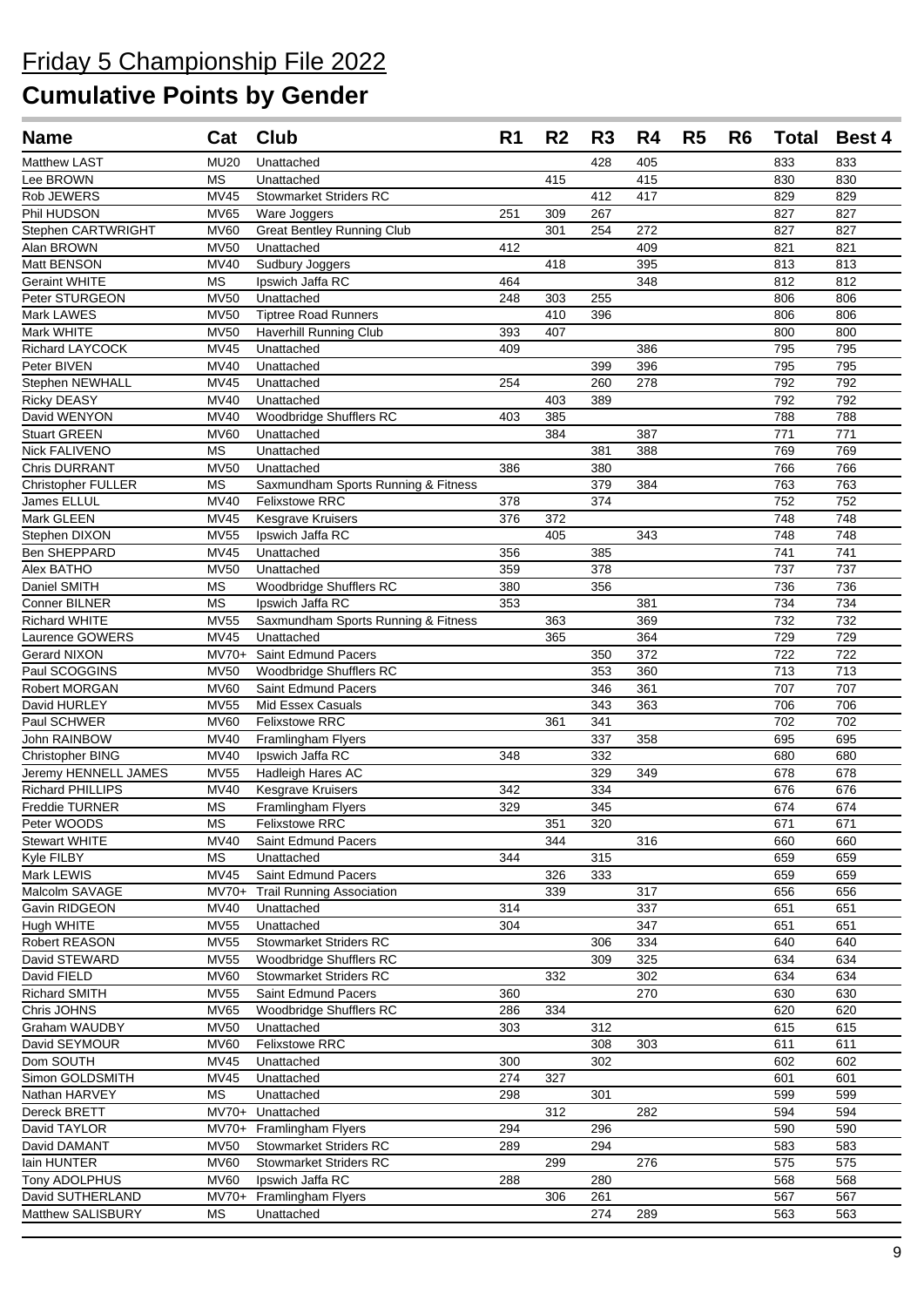| <b>Name</b>                        |                     | Cat Club                                          | R <sub>1</sub> | R <sub>2</sub> | R3  | R4  | R <sub>5</sub> | R <sub>6</sub> | <b>Total</b> | <b>Best 4</b> |
|------------------------------------|---------------------|---------------------------------------------------|----------------|----------------|-----|-----|----------------|----------------|--------------|---------------|
| Will SCHWER                        | <b>MS</b>           | <b>Felixstowe RRC</b>                             | 241            | 300            |     |     |                |                | 541          | 541           |
| Sam HARDWICK                       | <b>MS</b>           | <b>Stowmarket Striders RC</b>                     | 264            |                | 270 |     |                |                | 534          | 534           |
| Tony GAVIN                         | МS                  | <b>Felixstowe RRC</b>                             | 500            |                |     |     |                |                | 500          | 500           |
| Jonathan                           | <b>MS</b>           | Cambridge & Coleridge AC                          |                | 500            |     |     |                |                | 500          | 500           |
| Michael GILBERT                    | <b>MS</b>           | Cambridge & Coleridge AC                          |                |                |     | 500 |                |                | 500          | 500           |
| Jack WILKINSON                     | <b>MS</b>           | Ipswich Jaffa RC                                  | 499            |                |     |     |                |                | 499          | 499           |
| Cooper BERRY                       | <b>MS</b>           | <b>Best Athletics</b>                             |                |                |     | 494 |                |                | 494          | 494           |
| Tom CRESSWELL                      | <b>MS</b>           | <b>Colchester Harriers AC</b>                     |                | 492            |     |     |                |                | 492          | 492           |
| Craig SHAND                        | <b>MS</b>           | Unattached                                        |                |                |     | 488 |                |                | 488          | 488           |
| Jonathan GLANFIELD                 | <b>MS</b>           | Felixstowe RRC                                    | 487            |                |     |     |                |                | 487          | 487           |
| <b>Wesley BENTON</b>               | <b>MV40</b>         | <b>Colchester Harriers AC</b>                     |                | 487            |     |     |                |                | 487          | 487           |
| Malcolm MUIR                       | <b>MV45</b>         | <b>Ilford AC</b>                                  | 485            |                |     |     |                |                | 485          | 485           |
| Paul WAIN                          | <b>MS</b>           | Ipswich Jaffa RC                                  | 482            |                |     |     |                |                | 482          | 482           |
| Matthew AXTON                      | <b>MV40</b>         | Saint Edmund Pacers                               |                | 480            |     |     |                |                | 480          | 480           |
| Oliver SCHOFIELD                   | <b>MS</b>           | Saint Edmund Pacers                               |                | 477            |     |     |                |                | 477          | 477           |
| Carl CREASEY                       | <b>MV40</b>         | Unattached<br><b>Harwich Runners</b>              | 476            |                |     |     |                |                | 476          | 476           |
| Tom HANCOCK                        | <b>MV50</b>         |                                                   |                |                | 476 |     |                |                | 476          | 476           |
| <b>Tim LARKE</b><br>Kevin PEIRCE   | <b>MV45</b><br>MV45 | <b>Stowmarket Striders RC</b><br>Ipswich Harriers | 473            |                | 475 |     |                |                | 475<br>473   | 475<br>473    |
| Luke HEATHER                       | <b>MU20</b>         | Stowmarket Striders RC                            |                |                |     | 472 |                |                | 472          | 472           |
| Jonathan HOCKEN                    | MS                  | Unattached                                        |                |                | 471 |     |                |                | 471          | 471           |
| Chris MOWER                        | <b>MV45</b>         | Saint Edmund Pacers                               |                | 470            |     |     |                |                | 470          | 470           |
| Benjamin JACOBS                    | <b>MV45</b>         | <b>Felixstowe RRC</b>                             |                |                | 470 |     |                |                | 470          | 470           |
| Joe ROBSON                         | <b>MS</b>           | Saint Edmund Pacers                               |                |                |     | 469 |                |                | 469          | 469           |
| Martin POTTER                      | <b>MV55</b>         | London Heathside                                  | 467            |                |     |     |                |                | 467          | 467           |
| William HOLLANDS                   | <b>MU20</b>         | Unattached                                        |                |                |     | 467 |                |                | 467          | 467           |
| Keith MARLEY                       | <b>MV50</b>         | <b>Colchester Harriers AC</b>                     |                | 466            |     |     |                |                | 466          | 466           |
| Andy ECCLES                        | <b>MV45</b>         | Saint Edmund Pacers                               |                |                |     | 466 |                |                | 466          | 466           |
| Paul OSBORNE                       | <b>MV45</b>         | <b>Felixstowe RRC</b>                             | 465            |                |     |     |                |                | 465          | 465           |
| Thomas STEWART                     | MV50                | Woodbridge Shufflers RC                           |                |                | 465 |     |                |                | 465          | 465           |
| Daniel STOCKS                      | MS                  | Saint Edmund Pacers                               |                |                |     | 464 |                |                | 464          | 464           |
| Charlton DAMANT                    | <b>MS</b>           | Ipswich Triathlon Club                            | 462            |                |     |     |                |                | 462          | 462           |
| Darren SHEPPARD                    | <b>MV50</b>         | Framlingham Flyers                                |                | 461            |     |     |                |                | 461          | 461           |
| <b>Glynn THOMAS</b>                | <b>MV55</b>         | Ipswich Jaffa RC                                  |                |                | 458 |     |                |                | 458          | 458           |
| Paul CONNELL                       | <b>MV50</b>         | <b>Great Bentley Running Club</b>                 |                | 456            |     |     |                |                | 456          | 456           |
| Stephen HUSBAND                    | <b>MS</b>           | Haverhill Running Club                            |                | 455            |     |     |                |                | 455          | 455           |
| Jason BEETON                       | МS                  | Newmarket Joggers                                 |                |                |     | 454 |                |                | 454          | 454           |
| Alex MCCARTHY                      | <b>MS</b>           | Unattached                                        | 453            |                |     |     |                |                | 453          | 453           |
| <b>Thomas CODLING</b>              | <b>MS</b>           | TRISudburv                                        |                | 453            |     |     |                |                | 453          | 453           |
| David ALLEN                        |                     | MV55 Great Bentley Running Club                   |                | 452            |     |     |                |                | 452          | 452           |
| Kevin VAUGHAN                      | <b>MV55</b>         | Thetford AC                                       |                |                |     | 451 |                |                | 451          | 451           |
| Steve HALL<br><b>Jess FARTHING</b> | <b>MV45</b><br>MV45 | Framlingham Flyers<br><b>Felixstowe RRC</b>       | 449            |                | 450 |     |                |                | 450<br>449   | 450<br>449    |
| Jonathan MANN                      | <b>MV40</b>         | <b>Great Bentley Running Club</b>                 |                |                |     | 449 |                |                | 449          | 449           |
| Warren BIRCH                       | <b>MV55</b>         | <b>Rushmere Community Runners</b>                 | 447            |                |     |     |                |                | 447          | 447           |
| Rakesh RAJA                        | <b>MV50</b>         | Saint Edmund Pacers                               |                |                |     | 447 |                |                | 447          | 447           |
| Jon BATTRAM                        | MV45                | <b>Colchester Harriers AC</b>                     |                | 446            |     |     |                |                | 446          | 446           |
| Jacob HOWARD                       | MS                  | Ipswich Triathlon Club                            | 444            |                |     |     |                |                | 444          | 444           |
| Mark NOVELS                        | <b>MV55</b>         | Haverhill Running Club                            |                |                |     | 443 |                |                | 443          | 443           |
| Charles HANN                       | <b>MV55</b>         | Sudbury Joggers                                   | 441            |                |     |     |                |                | 441          | 441           |
| Peter CLARKE                       | <b>MV55</b>         | Diss and District AC                              |                |                | 441 |     |                |                | 441          | 441           |
| Matt WESLEY                        | <b>MS</b>           | Unattached                                        |                |                |     | 440 |                |                | 440          | 440           |
| Andy ELLIS                         | MS                  | Felixstowe RRC                                    | 439            |                |     |     |                |                | 439          | 439           |
| Doug ONEILL                        | <b>MV50</b>         | <b>Colchester Harriers AC</b>                     |                | 439            |     |     |                |                | 439          | 439           |
| Alex MCGREGOR                      | MS                  | Framlingham Flyers                                |                |                | 439 |     |                |                | 439          | 439           |
| Josh SCARLETT                      | MS                  | Saint Edmund Pacers                               |                | 436            |     |     |                |                | 436          | 436           |
| Dave COPLAND                       | <b>MV55</b>         | Ipswich Triathlon Club                            |                |                | 436 |     |                |                | 436          | 436           |
| Mike ONSLOW                        | MS                  | Unattached                                        |                | 435            |     |     |                |                | 435          | 435           |
| Michael BROWN                      | <b>MS</b>           | Framlingham Flyers                                |                |                | 433 |     |                |                | 433          | 433           |
| Peter SQUIRRELL                    | MS                  | Ipswich Jaffa RC                                  | 432            |                |     |     |                |                | 432          | 432           |
| Robert BLACKMAN                    | MS                  | <b>Great Bentley Running Club</b>                 |                |                | 431 |     |                |                | 431          | 431           |
| lan ELDEN                          | <b>MV45</b>         | <b>Haverhill Running Club</b>                     |                |                |     | 431 |                |                | 431          | 431           |
| Martin PEARTREE                    | MV45                | Ipswich Jaffa RC                                  |                |                | 430 |     |                |                | 430          | 430           |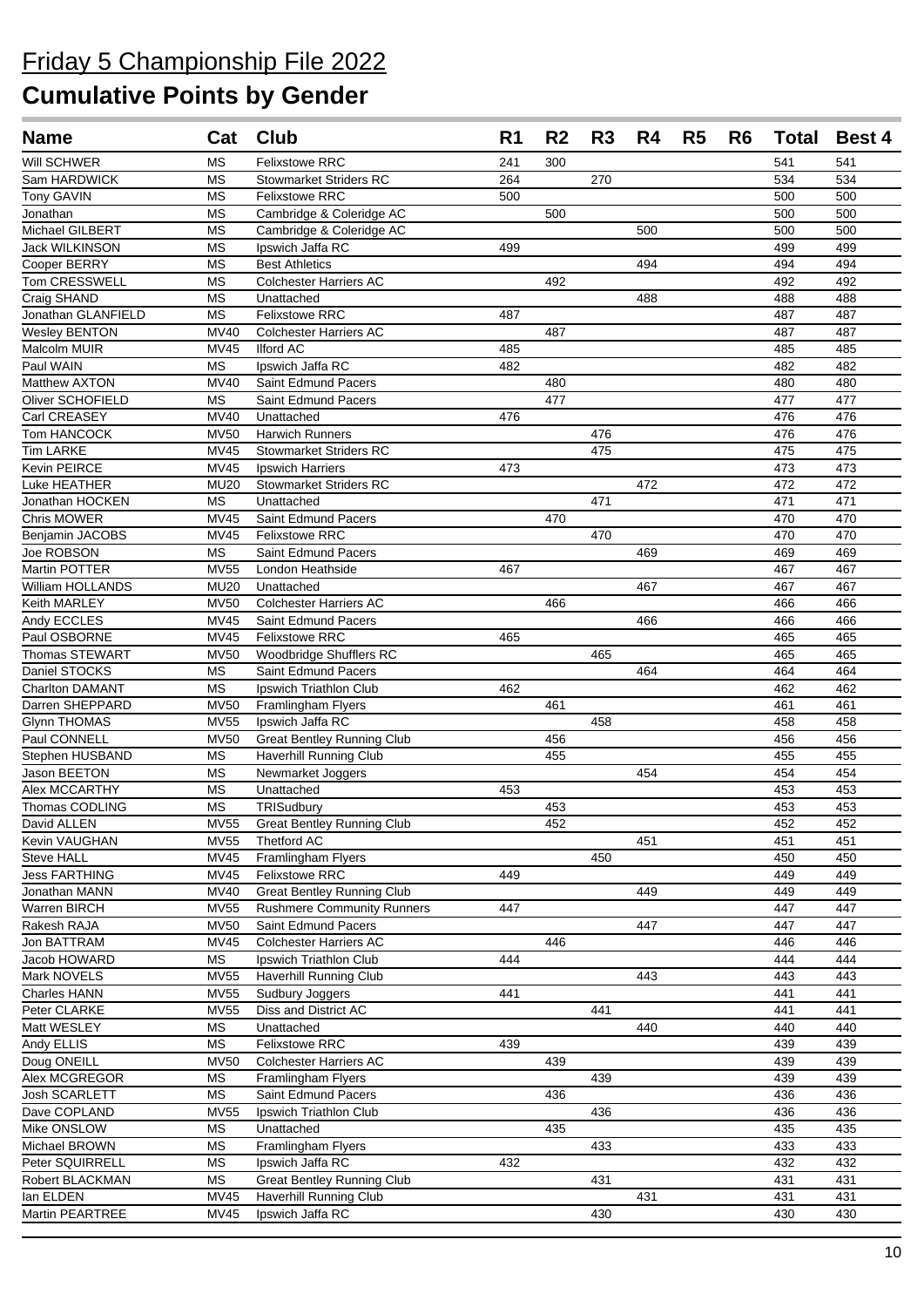| <b>Name</b>                         | Cat                      | <b>Club</b>                            | R <sub>1</sub> | R <sub>2</sub>   | R <sub>3</sub> | R4  | R <sub>5</sub> | R <sub>6</sub> |                  | <b>Total Best 4</b> |
|-------------------------------------|--------------------------|----------------------------------------|----------------|------------------|----------------|-----|----------------|----------------|------------------|---------------------|
| Jon LOCKWOOD                        | <b>MV50</b>              | Unattached                             |                |                  |                | 430 |                |                | 430              | 430                 |
| <b>Ben DAVIES</b>                   | <b>MS</b>                | Unattached                             |                |                  |                | 428 |                |                | 428              | 428                 |
| Antony GREEN                        | МS                       | Saint Edmund Pacers                    |                | 426              |                |     |                |                | 426              | 426                 |
| Rob KINGSTON                        | MV45                     | Unattached                             |                |                  | 425            |     |                |                | 425              | 425                 |
| Alec WRIGHT                         | <b>MV40</b>              | Ipswich Jaffa RC                       | 424            |                  |                |     |                |                | 424              | 424                 |
| Gary DONOGHUE                       | <b>MV55</b>              | <b>Harwich Runners</b>                 |                |                  | 422            |     |                |                | 422              | 422                 |
| Steven UTTERIDGE                    | MV40                     | Unattached                             | 421            |                  |                |     |                |                | 421              | 421                 |
| Jason DIGHTON                       | <b>MV45</b>              | Ipswich Phoenix Running Club           |                |                  |                | 421 |                |                | 421              | 421                 |
| Rob DYER                            | MV40                     | <b>Great Bentley Running Club</b>      |                | 419              |                |     |                |                | 419              | 419                 |
| Peter ROBINSON                      | MV40                     | Unattached                             |                |                  | 417            |     |                |                | 417              | 417                 |
| Mike ROWE                           | <b>MV45</b>              | Unattached                             |                |                  | 416            |     |                |                | 416              | 416                 |
| Neill READHEAD                      | <b>MS</b>                | Saxmundham Sports Running & Fitness    | 414            |                  |                |     |                |                | 414              | 414                 |
| Chris REGAN                         | <b>MV50</b>              | <b>Colchester Harriers AC</b>          |                | 409              |                |     |                |                | 409              | 409                 |
| Thomas BEECROFT                     | <b>MS</b>                | Unattached                             |                |                  | 409            |     |                |                | 409              | 409                 |
| Jody OSULLIVAN                      | MV40                     | Unattached                             |                |                  |                | 406 |                |                | 406              | 406                 |
| Adam PLUMMER<br>Rob PAGE            | <b>MS</b>                | Unattached                             | 404            |                  |                |     |                |                | 404              | 404                 |
|                                     | <b>MV40</b>              | Ipswich Jaffa RC                       |                |                  |                | 401 |                |                | 401              | 401                 |
| Richard HIGGINS<br>Derek HOOD       | <b>MV55</b><br><b>MS</b> | Framlingham Flyers<br>Ipswich Jaffa RC | 400<br>399     |                  |                |     |                |                | 400<br>399       | 400<br>399          |
| Adrian PEAKE                        | <b>MV55</b>              | Ipswich Jaffa RC                       |                |                  |                | 398 |                |                | 398              | 398                 |
| <b>D ROBERTS</b>                    | <b>MV50</b>              | Unattached                             |                | 398              |                |     |                |                | 398              | 398                 |
| Simon SINCLAIR                      | <b>MV55</b>              | Woodbridge Shufflers RC                |                |                  | 395            |     |                |                | 395              | 395                 |
| <b>Richard WOLD</b>                 | <b>MV60</b>              | <b>Felixstowe RRC</b>                  | 394            |                  |                |     |                |                | 394              | 394                 |
| Simon APPLEBY                       | <b>MV40</b>              | Unattached                             |                | 394              |                |     |                |                | 394              | 394                 |
| Daniel JONES                        | <b>MS</b>                | <b>Ipswich Harriers</b>                | 392            |                  |                |     |                |                | 392              | 392                 |
| Andy CARR                           | <b>MV50</b>              | Unattached                             |                |                  | 391            |     |                |                | 391              | 391                 |
| Jamie WRIGHT                        | <b>MV45</b>              | Framlingham Flyers                     |                |                  | 390            |     |                |                | 390              | 390                 |
| Ian CUNNINGTON                      | <b>MV55</b>              | Saint Edmund Pacers                    |                |                  |                | 390 |                |                | 390              | 390                 |
| Dave HOWGEGO                        | <b>MV55</b>              | Unattached                             |                |                  | 387            |     |                |                | 387              | 387                 |
| Tomasz KOMOROWSKI                   | <b>MV40</b>              | <b>Great Bentley Running Club</b>      |                | 386              |                |     |                |                | 386              | 386                 |
| Greg DODDS                          | <b>MV45</b>              | Woodbridge Shufflers RC                | 385            |                  |                |     |                |                | 385              | 385                 |
| <b>Tim CHERRETT</b>                 | <b>MV60</b>              | Framlingham Flyers                     |                |                  |                | 383 |                |                | 383              | 383                 |
| Steven LANE                         | <b>MV40</b>              | Ipswich Jaffa RC                       | 382            |                  |                |     |                |                | 382              | 382                 |
| Mark GOODWIN                        | <b>MV45</b>              | <b>Felixstowe RRC</b>                  | 381            |                  |                |     |                |                | 381              | 381                 |
| Philip SCOULAR                      | МS                       | Unattached                             |                | 380              |                |     |                |                | 380              | 380                 |
| Kevin HARPER                        | MV45                     | Unattached                             | 379            |                  |                |     |                |                | 379              | 379                 |
| <b>Tony SMART</b>                   | <b>MS</b>                | Unattached                             |                | 379              |                |     |                |                | 379              | 379                 |
| Marc DRISCOLL                       | MV40                     | Unattached                             |                | 376              |                |     |                |                | 376              | 376                 |
| <b>Alistair DICK</b>                | <b>MV55</b>              | Ipswich Jaffa RC                       |                |                  | 375            |     |                |                | 375              | 375                 |
| Stuart MATTHEWS                     | <b>MV50</b>              | Saint Edmund Pacers                    |                | $\overline{375}$ |                |     |                |                | $\overline{375}$ | $\overline{375}$    |
| Peter BIRD                          | <b>MV45</b>              | Saint Edmund Pacers                    | 374            |                  |                |     |                |                | 374              | 374                 |
| <b>Stuart CLARKE</b>                | MV40                     | Unattached                             |                |                  | 373            |     |                |                | 373              | 373                 |
| Leo BANFIELD                        | <b>MU20</b>              | Unattached                             | 371            |                  |                |     |                |                | 371              | 371                 |
| Lewis GRANT<br>Dan STEPTOE-THOMPSON | <b>MV45</b><br><b>MS</b> | Unattached<br><b>Boxted Runners</b>    | 369            | 369              |                |     |                |                | 369<br>369       | 369<br>369          |
| Chris WRIGHT                        | <b>MS</b>                | Unattached                             |                |                  | 368            |     |                |                | 368              | 368                 |
| Tom CROWTHER                        | $\mathsf{MS}\xspace$     | Unattached                             | 367            |                  |                |     |                |                | 367              | 367                 |
| George TWEED                        | <b>MS</b>                | Framlingham Flyers                     |                |                  | 367            |     |                |                | 367              | 367                 |
| <b>Richard MANN</b>                 | <b>MV55</b>              | <b>Achilles Club</b>                   |                |                  |                | 367 |                |                | 367              | 367                 |
| Gary LOWE                           | <b>MV60</b>              | Saxmundham Sports Running & Fitness    |                |                  | 366            |     |                |                | 366              | 366                 |
| Andrew WARNE                        | <b>MV60</b>              | Unattached                             |                |                  | 365            |     |                |                | 365              | 365                 |
| Tim EDMONDS                         | <b>MV60</b>              | Unattached                             | 363            |                  |                |     |                |                | 363              | 363                 |
| Rob ALDER                           | <b>MV50</b>              | Woodbridge Shufflers RC                |                |                  | 361            |     |                |                | 361              | 361                 |
| <b>Gabriel MARTINS</b>              | <b>MV50</b>              | Ipswich Jaffa RC                       | 357            |                  |                |     |                |                | 357              | 357                 |
| Matthew DAVIES                      | <b>MS</b>                | Unattached                             |                |                  |                | 357 |                |                | 357              | 357                 |
| Stephen JONES                       | <b>MS</b>                | Unattached                             | 355            |                  |                |     |                |                | 355              | 355                 |
| Jimmy SECKER                        | <b>MV45</b>              | Saint Edmund Pacers                    | 354            |                  |                |     |                |                | 354              | 354                 |
| Keith STEPHEN                       | <b>MV60</b>              | Unattached                             |                |                  |                | 352 |                |                | 352              | 352                 |
| Mark ANDREWS                        | <b>MV55</b>              | Unattached                             | 351            |                  |                |     |                |                | 351              | 351                 |
| Greg MILLS                          | <b>MV65</b>              | Unattached                             |                |                  |                | 351 |                |                | 351              | 351                 |
| Andrew SMITH                        | <b>MV50</b>              | Thetford AC                            | 350            |                  |                |     |                |                | 350              | 350                 |
| John CASHEN                         | <b>MV55</b>              | Unattached                             |                |                  |                | 350 |                |                | 350              | 350                 |
| Charles LAYZELL                     | МS                       | Ipswich Phoenix Running Club           |                |                  | 348            |     |                |                | 348              | 348                 |
|                                     |                          |                                        |                |                  |                |     |                |                |                  |                     |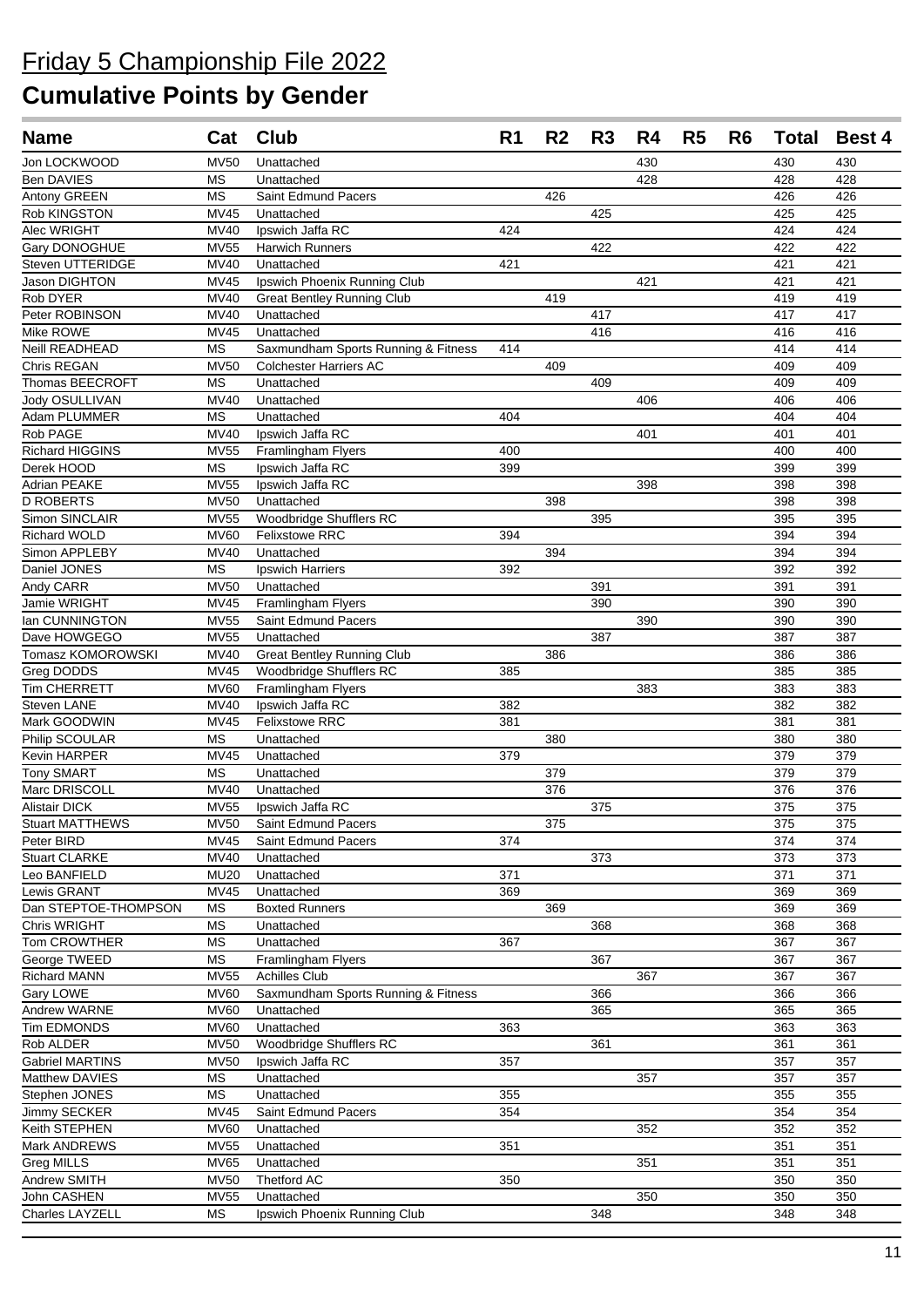| <b>Name</b>                 | Cat                        | <b>Club</b>                                     | R <sub>1</sub> | R <sub>2</sub>   | R3  | R4  | R <sub>5</sub> | R6 | <b>Total</b> | <b>Best 4</b> |
|-----------------------------|----------------------------|-------------------------------------------------|----------------|------------------|-----|-----|----------------|----|--------------|---------------|
| <b>Brian BLOOMFIELD</b>     | <b>MV45</b>                | Sudbury Joggers                                 |                | 347              |     |     |                |    | 347          | 347           |
| Nic VINCENT                 | <b>MV50</b>                | <b>Tiptree Road Runners</b>                     |                | 346              |     |     |                |    | 346          | 346           |
| David CHURCH                | <b>MV50</b>                | <b>Felixstowe RRC</b>                           | 345            |                  |     |     |                |    | 345          | 345           |
| Robert GOURLAY              | <b>MV50</b>                | Unattached                                      |                | 345              |     |     |                |    | 345          | 345           |
| <b>Garry MACDONALD</b>      | <b>MV55</b>                | Unattached                                      |                |                  | 344 |     |                |    | 344          | 344           |
| Miles WEAVER                | <b>MV45</b>                | Unattached                                      |                |                  |     | 344 |                |    | 344          | 344           |
| Darren ABBOTT               | <b>MV50</b>                | Unattached                                      | 343            |                  |     |     |                |    | 343          | 343           |
| Andy LIFFEN                 | <b>MV50</b>                | Unattached                                      |                | 341              |     |     |                |    | 341          | 341           |
| Mark ROSE                   | <b>MV45</b>                | Ipswich Jaffa RC                                |                |                  | 340 |     |                |    | 340          | 340           |
| Chris HOWARD                | <b>MV40</b>                | Framlingham Flyers                              |                |                  | 339 |     |                |    | 339          | 339           |
| Simon STUTELEY              | <b>MS</b>                  | Unattached                                      |                |                  |     | 338 |                |    | 338          | 338           |
| John DRIVER                 | <b>MS</b>                  | <b>Felixstowe RRC</b>                           | 337            |                  |     |     |                |    | 337          | 337           |
| Liam ROBINSON               | <b>MV55</b>                | Fetch Everyone                                  |                | 336              |     |     |                |    | 336          | 336           |
| Kevin HAYWARD               | <b>MV50</b>                | Framlingham Flyers                              |                |                  | 336 |     |                |    | 336          | 336           |
| Dave YOUNG                  | <b>MV50</b>                | Unattached                                      |                |                  | 335 |     |                |    | 335          | 335           |
| Matthew ARNOLD              | <b>MS</b>                  | Unattached                                      | 333            |                  |     |     |                |    | 333          | 333           |
| Colin KNIGHT                | <b>MV65</b>                | Saint Edmund Pacers                             |                |                  |     | 333 |                |    | 333          | 333           |
| Shane BROWNLEE              | <b>MS</b>                  | Unattached                                      | 330            |                  |     |     |                |    | 330          | 330           |
| Matthew YEATTS              | <b>MS</b>                  | Unattached                                      |                |                  | 330 |     |                |    | 330          | 330           |
| Rod PRIME                   | <b>MV55</b>                | Unattached                                      |                |                  |     | 329 |                |    | 329          | 329           |
| Darren BIRCH                | <b>MV55</b>                | Unattached                                      |                |                  |     | 327 |                |    | 327          | 327           |
| <b>Tim NEWTON</b>           | $MV70+$                    | Unattached                                      |                |                  | 326 |     |                |    | 326          | 326           |
| Roly ARBON<br>Alex KUCZER   | <b>MV40</b><br><b>MV55</b> | Unattached                                      | 324            | 325              |     |     |                |    | 325          | 325<br>324    |
| Gavin HORREX                | <b>MS</b>                  | Unattached                                      |                |                  | 324 |     |                |    | 324<br>324   | 324           |
|                             |                            | Ipswich Phoenix Running Club                    |                |                  | 323 |     |                |    |              |               |
| Tom CLEMENTS<br>Alan BURGIN | <b>MV60</b><br><b>MV65</b> | <b>Framlingham Flyers</b><br>Huntingdonshire AC |                |                  |     | 323 |                |    | 323<br>323   | 323<br>323    |
| Alex HERMON                 | <b>MS</b>                  | Unattached                                      | 321            |                  |     |     |                |    | 321          | 321           |
| David GRIMMER               | <b>MV50</b>                | Ipswich Phoenix Running Club                    | 320            |                  |     |     |                |    | 320          | 320           |
| Neil DARRACOTT              | <b>MV55</b>                | Haverhill Running Club                          |                |                  |     | 320 |                |    | 320          | 320           |
| <b>Steve MCNAMARA</b>       | <b>MV50</b>                | <b>Stowmarket Striders RC</b>                   |                |                  | 319 |     |                |    | 319          | 319           |
| Ryan BRUTY                  | <b>MS</b>                  | Saint Edmund Pacers                             |                |                  |     | 318 |                |    | 318          | 318           |
| Christian HADWEN            | MV45                       | Unattached                                      | 317            |                  |     |     |                |    | 317          | 317           |
| Daniel WARD                 | <b>MS</b>                  | Unattached                                      | 315            |                  |     |     |                |    | 315          | 315           |
| John BAIN                   | <b>MV60</b>                | Lonely Goat RC                                  |                |                  |     | 315 |                |    | 315          | 315           |
| Paul BELAND                 | <b>MV60</b>                | Unattached                                      |                | 314              |     |     |                |    | 314          | 314           |
| Colin LEWIS                 | <b>MV55</b>                | Saint Edmund Pacers                             |                |                  |     | 312 |                |    | 312          | 312           |
| Nathan PITTAM               | <b>MV40</b>                | Unattached                                      | 311            |                  |     |     |                |    | 311          | 311           |
| Martyn BREWSTER             | <b>MV50</b>                | Unattached                                      |                |                  | 311 |     |                |    | 311          | 311           |
| James HYMAS                 | <b>MV40</b>                | Haverhill Running Club                          |                | $\overline{311}$ |     |     |                |    | 311          | 311           |
| Peter LAMBILLION-JAMESON    | MV60                       | Unattached                                      |                |                  |     | 310 |                |    | 310          | 310           |
| Merv COOK                   | <b>MV50</b>                | Unattached                                      | 307            |                  |     |     |                |    | 307          | 307           |
| Mark LANKESTER              | MV50                       | Unattached                                      | 306            |                  |     |     |                |    | 306          | 306           |
| Alex HOBBS                  | MV40                       | Saint Edmund Pacers                             |                |                  |     | 306 |                |    | 306          | 306           |
| Chris FOX                   | <b>MV55</b>                | Woodbridge Shufflers RC                         | 305            |                  |     |     |                |    | 305          | 305           |
| Carl JARRETT                | <b>MV45</b>                | Felixstowe RRC                                  |                |                  |     | 305 |                |    | 305          | 305           |
| Paul MAYCOCK                | <b>MV60</b>                | Capel Cheetahs                                  |                |                  | 304 |     |                |    | 304          | 304           |
| Dean ABDUL                  | MV40                       | Unattached                                      |                |                  |     | 304 |                |    | 304          | 304           |
| Michael BURRIS              | МS                         | Thetford AC                                     | 299            |                  |     |     |                |    | 299          | 299           |
| Kenneth STOWE               | $MV70+$                    | Unattached                                      | 297            |                  |     |     |                |    | 297          | 297           |
| Mark SARGEANTSON            | <b>MV65</b>                | Framlingham Flyers                              |                |                  | 297 |     |                |    | 297          | 297           |
| Steven ALDER                | MS                         | Witham RC                                       |                |                  |     | 295 |                |    | 295          | 295           |
| <b>Stuart RISEBROW</b>      | <b>MV50</b>                | Ipswich Phoenix Running Club                    |                |                  | 293 |     |                |    | 293          | 293           |
| Rob GOODCHILD               | <b>MV50</b>                | Unattached                                      |                |                  |     | 293 |                |    | 293          | 293           |
| Ryan MCNEILL                | $\overline{\text{MS}}$     | Hadleigh Hares AC                               |                |                  | 292 |     |                |    | 292          | 292           |
| <b>Stuart GARRARD</b>       | MV45                       | Unattached                                      |                |                  |     | 292 |                |    | 292          | 292           |
| <b>Neil WINTON</b>          | <b>MV55</b>                | <b>Felixstowe RRC</b>                           | 291            |                  |     |     |                |    | 291          | 291           |
| Steve MOY                   | MV45                       | Unattached                                      | 290            |                  |     |     |                |    | 290          | 290           |
| Stuart HUNT                 | MS                         | <b>Hadleigh Hares AC</b>                        |                |                  | 290 |     |                |    | 290          | 290           |
| Tim NIVEN                   | <b>MV50</b>                | Ipswich Jaffa RC                                |                |                  | 287 |     |                |    | 287          | 287           |
| David COLEY                 | $MV70+$                    | Ipswich Jaffa RC                                |                |                  |     | 284 |                |    | 284          | 284           |
| Sean DAVIDSON               | <b>MV50</b>                | Unattached                                      |                |                  | 284 |     |                |    | 284          | 284           |
| Andrew SARGENT              | MV40                       | <b>Stowmarket Striders RC</b>                   |                |                  | 283 |     |                |    | 283          | 283           |